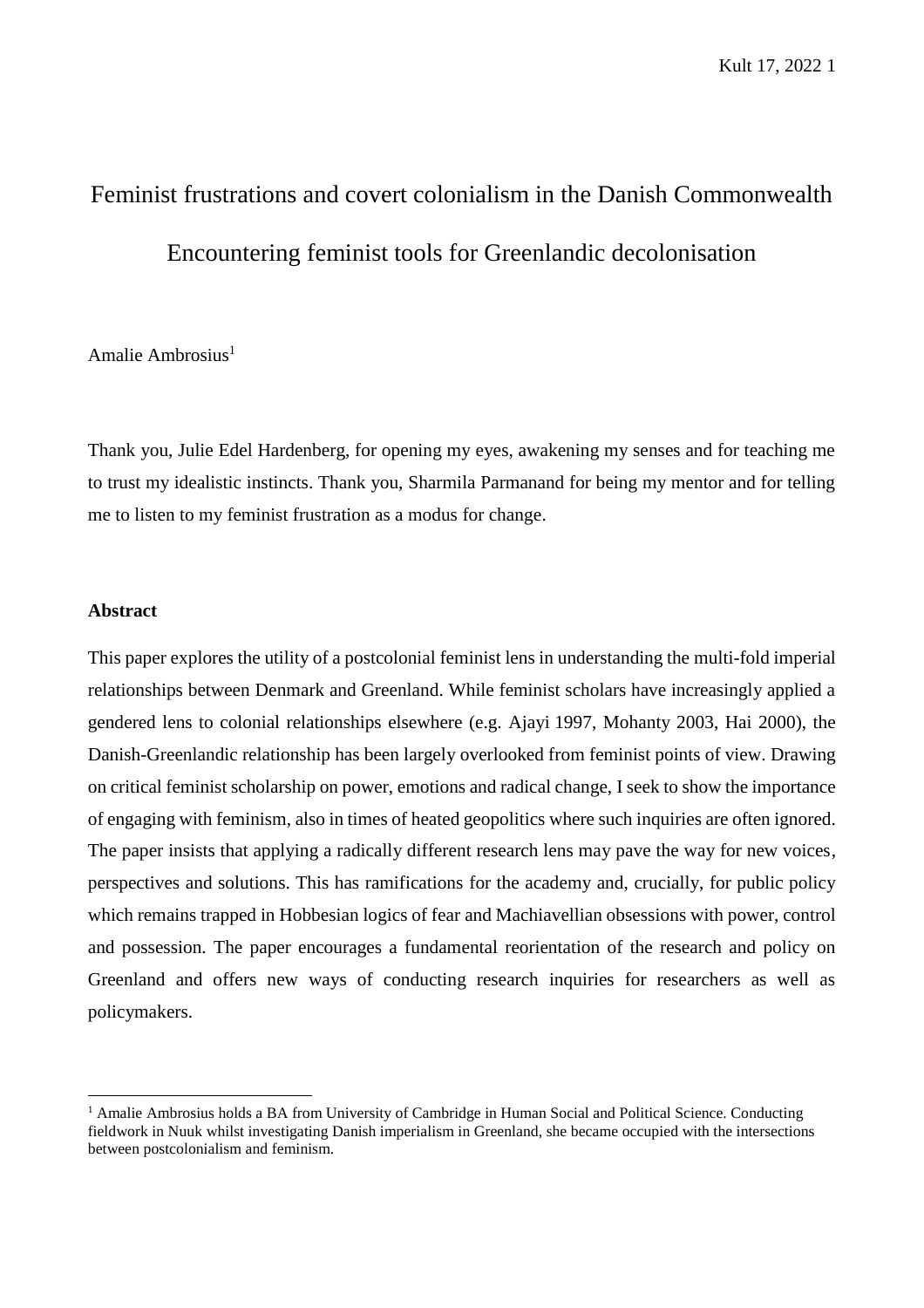#### **Setting the frame**

"GPS for a new path"

Josef Tarrak Petrussen, Qimiinnarl (2019)

In Tarrak's famous song Qimiinnarl, he calls for a new path. For a new way forward. For new solutions to the many forms of inequality in Greenland. While my purpose is slightly different, the essence remains similar, namely that of shedding light on unspoken realities and truths and finding a new way forward. Indeed, Tarrak must be credited with providing me with the inspiration for such an undertaking. His music and presence, which I experienced through an in-depth interview in 2019, helped me embark on the path of grasping the importance of finding the new path he is singing about. Correspondingly, the line "GPS for a new path" encapsulates accurately what this paper is trying to do. Namely, calling for and suggesting new ways forward for research on Greenland which remains trapped in Dano-centrism, imperial logics and western-centric dogmas (Jensen 2015).

Tarrak's music reveals many ways in which Danish colonialism shapes Greenland. Nevertheless, conventional political scientists tend to ignore dynamics outside the formal political sphere and thus seem trapped in their own logics by only focusing on what they conceive of as the only politics available. This article seeks to resolve this trap by defending the engagement with radical feminist epistemologies in decolonising practices in the Danish Commonwealth. The article also seeks to fill a gap in the Danish academy, namely that of combining two underexplored methodologies in the Danish context; feminism and postcolonialism.

The feminist frustrations which led to this article took point of departure in fieldwork for my BA thesis conducted at University of Cambridge. Undertaking participant observation in Nuuk, I seemed to stumble across various dynamics, issues and challenges which conventional political science struggles to explain. This involved forms of everyday politics which expressed itself outside of the formal political sphere. Low politics. Every-day politics. Personal politics. Emotional politics. Graffiti on the accommodation blocks in Nuuk from the height of Danish "modernisation". The label on the back of the Greenlandic beer Qajaq. A gathering of Danish entrepreneurs at a birthday party. A lunch break with students at Ilisimatusarfik. All these examples and occasions are, at large, deemed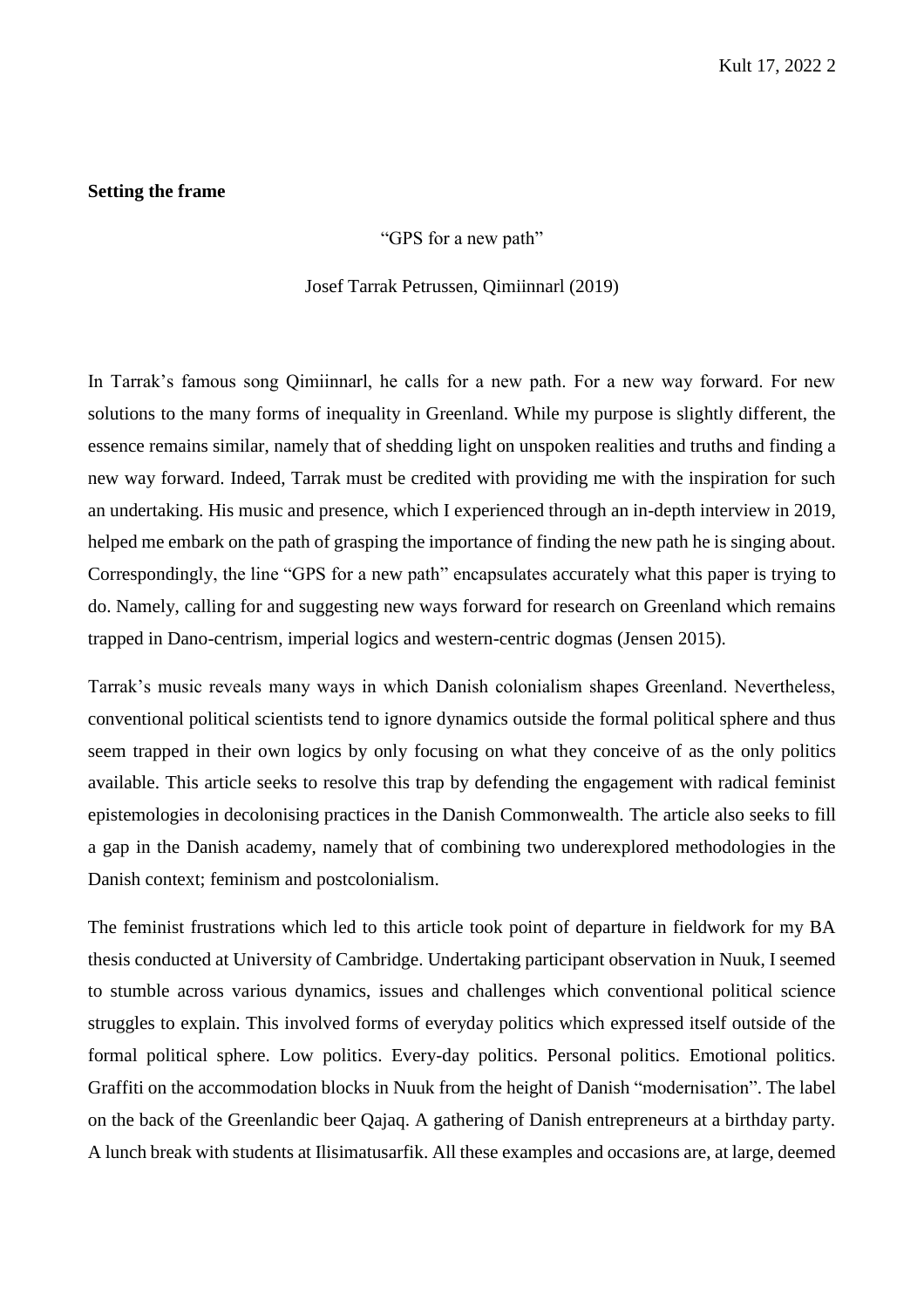uninteresting in more orthodox and normativised inquiries in political science. Nevertheless, they all capture various forms of politics which are important for understanding the current status of the Danish-Greenlandic relationship. A relationship that not only expresses itself through formal political institutions but, crucially, also through micro-politics in the everyday. These insights, which were furthered in interviews with Greenlandic activists<sup>2</sup>, directed me towards postcolonial feminist methodologies. In doing so, I found that little was written on feminist epistemologies in Greenland. This forced me to take inspiration from postcolonial feminist inquiries elsewhere. Taking particular inspiration from radical, intersectional anti-colonial feminists such as Audre Lorde and Sara Ahmed, I constructed an anti-colonial feminist methodology to conduct and frame my fieldwork for the thesis. In this process, I stumbled across many ways in which feminist epistemologies may fill in the shortcomings of conventional political science in decolonising practices. These are the foundations and feminist frustrations that have driven me to the purpose of this article. Namely, of expanding the methodology of my BA to a wider argument for the necessity and applicability of feminist epistemologies to research in Greenland.

Since political science remains critical of the role of alternative epistemologies, this paper is a systematic defence for anti-colonial feminist methodologies in the academy as well specifically in the context of research on Greenland. While the paper makes use of ethnographic material in the shape of quotes from my research, it is mainly a theoretical contribution to the existing research on Greenland. It is a theoretical critique of hegemonic and colonial practices in the academy and a proposition for an alternative methodology in its place. The focus of my critique is primarily the discipline of political science since the discipline is closely tied to the mechanics of Danish colonialism. Indeed, the discipline's involvement with Danish politics on Greenland makes it apt to engage with its shortcomings and inherent problems. Nevertheless, I hope that the arguments and insights will inspire decolonial feminist practices beyond the narrow disciplinary boundaries of political science. Indeed, as Olufemi (2021) argues, anti-colonial feminism is not only a theoretical framework, it is a practice and a lifestyle. Thus, I hope the insights and ideas in this article will inspire more radical research agendas in Greenland beyond political science.

I will make use of various quotes from my interlocutors. A special thanks is extended to Julie Hardenberg and Josef Tarrak Petrussen who in various ways provided me with extensive

 $\overline{a}$ 

<sup>&</sup>lt;sup>2</sup> Important to note that the term "activist" is contested in the Greenlandic context. For analytical purposes I make use of the label here.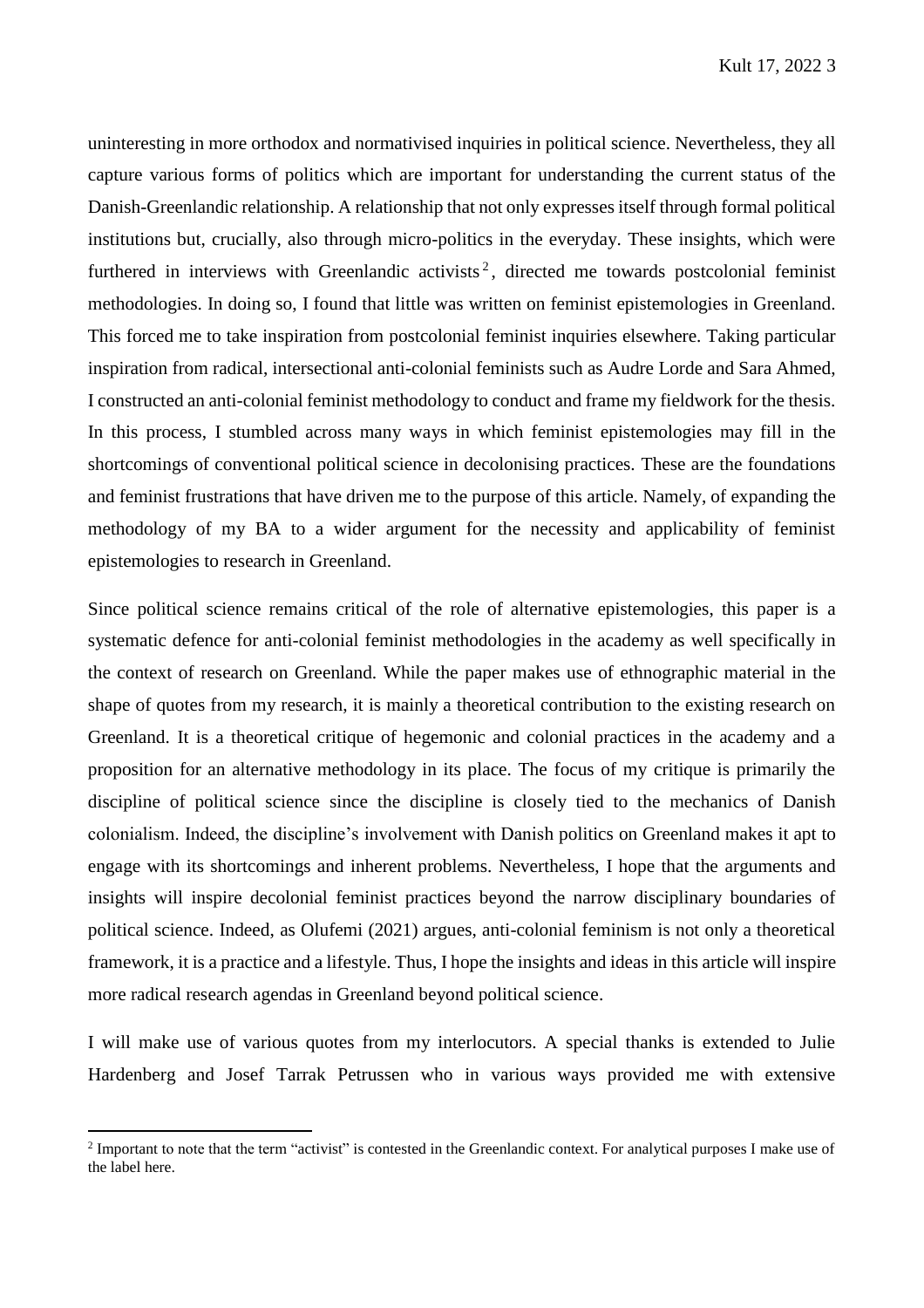ethnographic material for my BA dissertation which they both had a chance to read and amend before it was finalised. Their work, activism and critique inspire this work too and I am forever grateful for the many ways in which they illuminated the shortcomings of conventional political science epistemologies and helped me realise the importance of radically challenging research methodologies in the Danish political science academy.

# **Overview of the paper**

The first section reflects on the lack of feminist literature in the Danish political science academy and argues for the importance of breaking this silence by engaging with feminist epistemologies. The second section discusses the shortcomings of feminist epistemologies and argues for the importance of broadening the hegemonic understanding of "gender studies" in order to apply its tools to more broadly conceived areas within political science. The section also reflects critically upon the colonial legacies within traditional gender studies and argues for the importance of an anti-colonial feminist lens to make adequate use of feminist tools in decolonising practices. The third section argues for the benefits of applying an anti-colonial feminist lens to understanding dynamics in the Danish Commonwealth. It does so by showing the limits of existing traditional political science research and suggests ways in which feminist epistemologies may overcome these. The final section presents killjoy research as a tool to ensure anti-colonial research practices in Greenland. This involves using one's privilege and positionality as a researcher to actively engage in unsettling silences and disturbing colonial hegemonies. Finally, the article concludes by encouraging more radical research that draws inspiration from anti-colonial feminist epistemologies.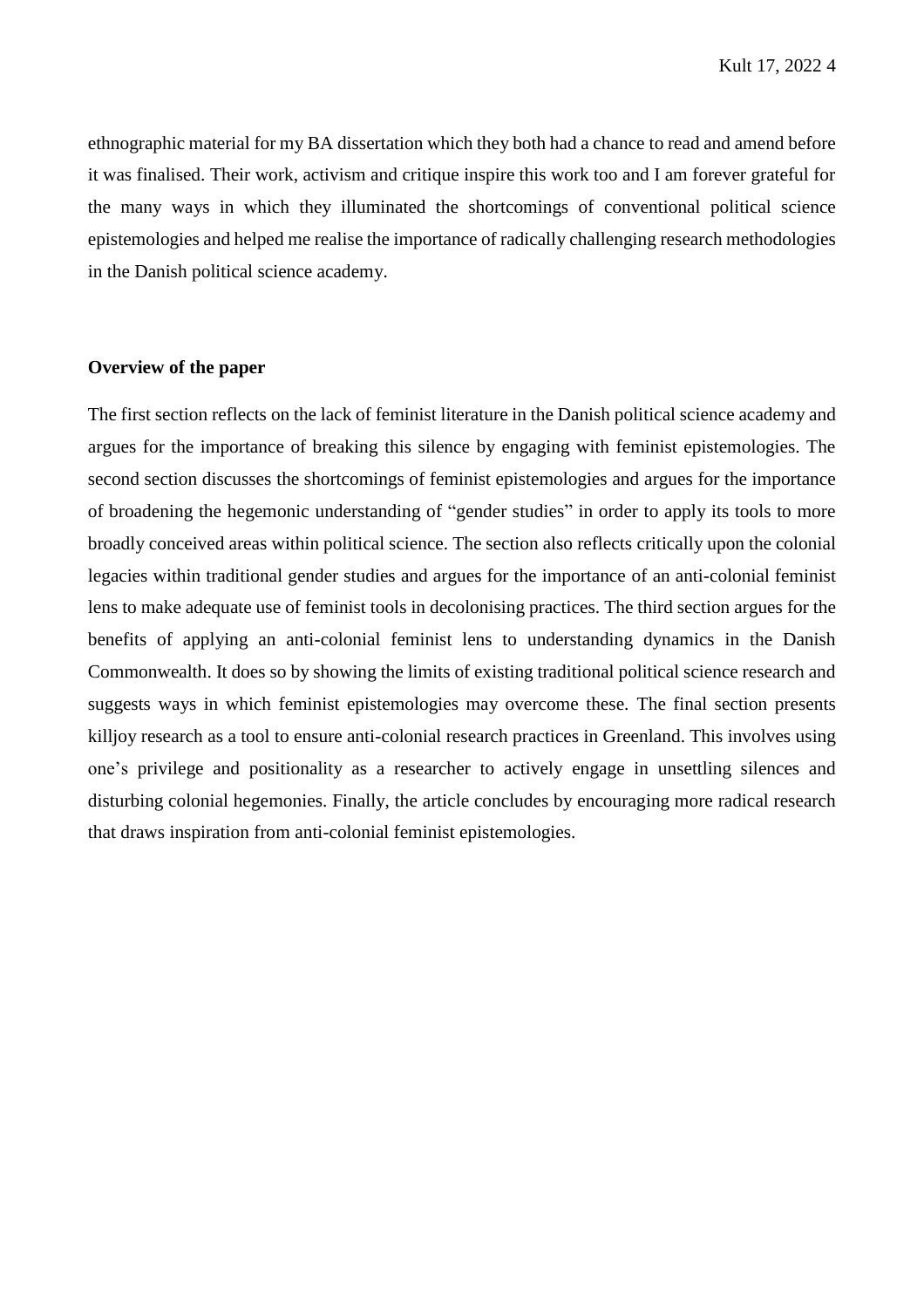## **A note on the terminology**

I make use of the term colonial rather than postcolonial since Greenland continues to be colonised in various ways. The postcolonial label is often used without noting or acknowledging the many ways in which Greenland continues to be colonised by Denmark (Jensen 2016b, Graugaard 2013). This produces distorted and flawed understandings in research as it contributes to upholding the fallacy that Greenland is not a colony but a postcolony. Nevertheless, as many scholars have pointed out, the trajectory of Greenland from colony of the Danish Empire to part of the Danish Kingdom has many overt as well as covert colonial aspects (Andersen, Jensen and Hvenegård 2016). Additionally, though Greenland attained Self-Government in 2009, Denmark maintains the ultimate sovereignty (Jensen 2016b). This makes the Greenlandic trajectory remarkably different from countries that are otherwise described as "postcolonial" in the Global South (Jensen 2014). Thus, to avoid confusion about Greenland's status, I make use of "colony", "colonised" and "colonial" to describe dynamics in the Danish Commonwealth. This is also why I make use of the term "anti-colonial" rather than "postcolonial" to describe the desired theoretical approach to dynamics in the Danish Commonwealth. Finally, I use the term "the Danish Commonwealth" rather than the "Danish Realm" to foreground the colonial continuities at play. This is following my Greenlandic interlocutors who criticised the use of "the Danish Realm", *Rigsfællesskabet*, as it mistakenly connotes a sense of mutual equality and community in the Danish Kingdom. Following insights from the anti-colonial feminist scholar Sara Ahmed (2004), words matter because they "stick". This means that it is of utmost importance to carefully choose appropriate discourse to realise research that counters rather than reproduces colonial dynamics in the Danish Commonwealth.

#### **A note on Politics and IR**

This article dedicates itself to a critique of many of the major orthodoxies in the disciplines of political science and International Relations (IR). While political science and IR historically have been conceived of as different fields of inquiry, many of the western- and state-centric logics in IR build on similar assumptions in political science. Additionally, many of the canonical texts and concepts in IR, such as Hobbes, Machiavelli and Kant's liberal peace thesis, were taken from the study of national political domains and brought into the international sphere. Likewise, more recently, concepts and theories referring to international politics are imposed on national politics. This involves looking at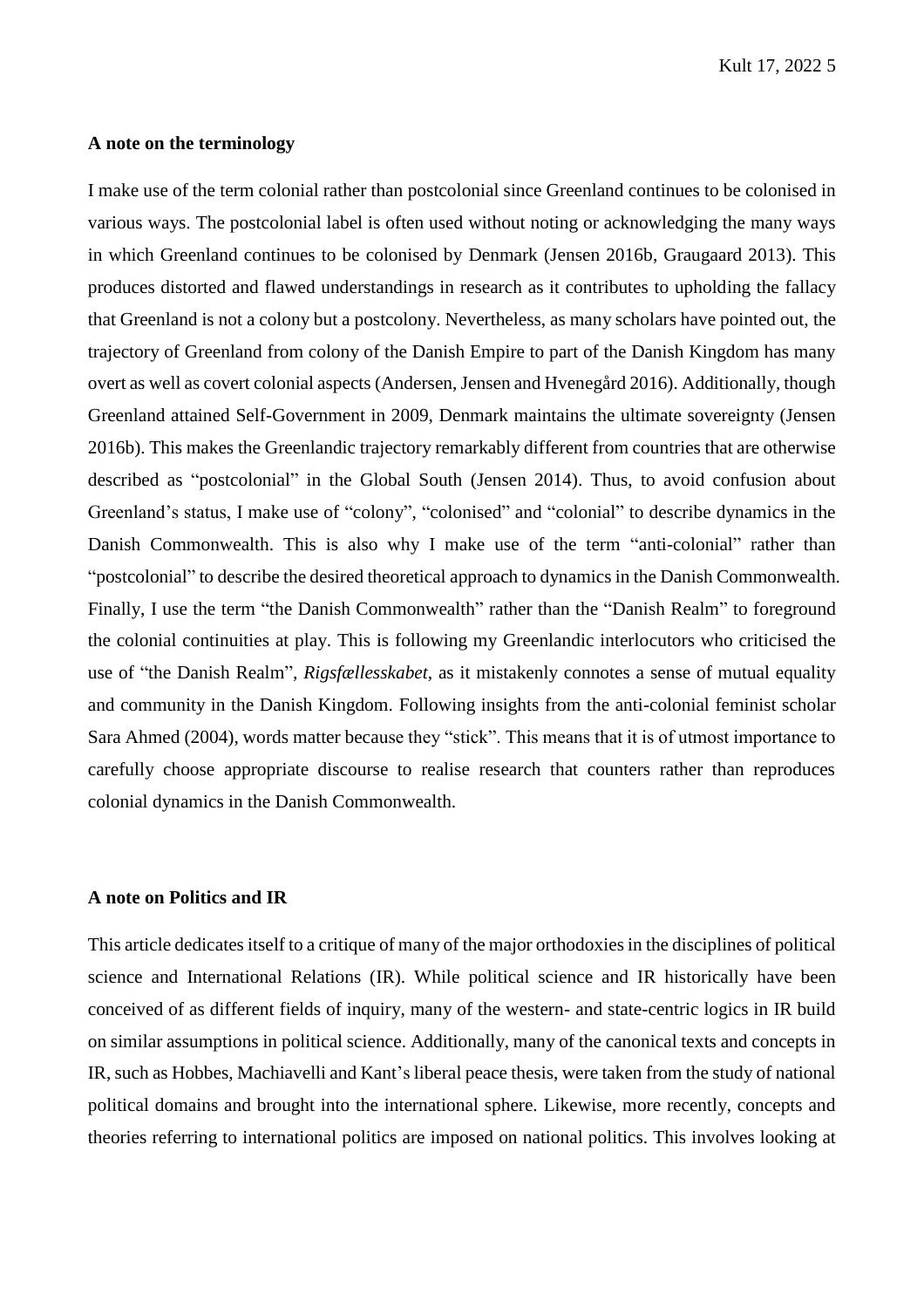the locality of international phenomena (Sylvester 2011b). This makes it difficult and ambiguous to properly distinguish between political science and IR. This ambiguity is furthered by postcolonial and feminist scholars who criticise the local-global, national-international binaries and call for research that moves beyond the disciplinary blindfolds (Tickner 2006). Thus, for the purpose of this paper, I will make use of the term "political science" as an overarching term that covers political science as well as IR.

## **The fairy tales of Danish gender equality**

"There is no gender inequality in Denmark, only free women and their free choices"

### Philosopher Rune Selsing (2021)

Approaching my fieldwork with an open mind, I had not in my wildest fantasy imagined that a feminist method would come to direct, frame and guide my research. As a white, middle-class, Danish woman, brought up in the medium-sized provincial town Herning in the middle of the neoliberal stronghold of Central Jutland, I had always been told that feminism was passé. That feminists had achieved what they wanted and more. Indeed, I did not even consider myself a feminist until long after coming of age. By contrast, I was brought up and believed to be somewhat of an anti-feminist because feminist issues seemed to be non-issues in the Danish world I was brought into. This is wellcaptured by Dahlerup (2018) who describes how the issue of gender equality has become "a closed case" in Denmark. She argues that the Danish self-understanding of having achieved gender equality has constructed the illusion that feminist questions are non-issues and that feminism is outdated and irrelevant. It was in this anti-feminist reality that I was brought up. In Herning, the neoliberal success story of industrialism, embodying the Danish dream as the liberal fabric of social life, I believed that, as a woman, I was the only one responsible for my happiness and success.

This seems to be a reality and understanding shared by the wider public as well as academics and philosophers. Selsing's (2021) quote certainly epitomises that I was not the only one believing that feminism had outrun its purpose. As a right-wing philosopher, Selsing represents a segment of Danish society which is strongly anti-feminist. Nevertheless, numerous studies suggest that this attitude resides beyond conservative groupings in Denmark and shapes the wider public opinion. Indeed, it seems that there is a widespread tendency to discredit feminism and issues related to gender in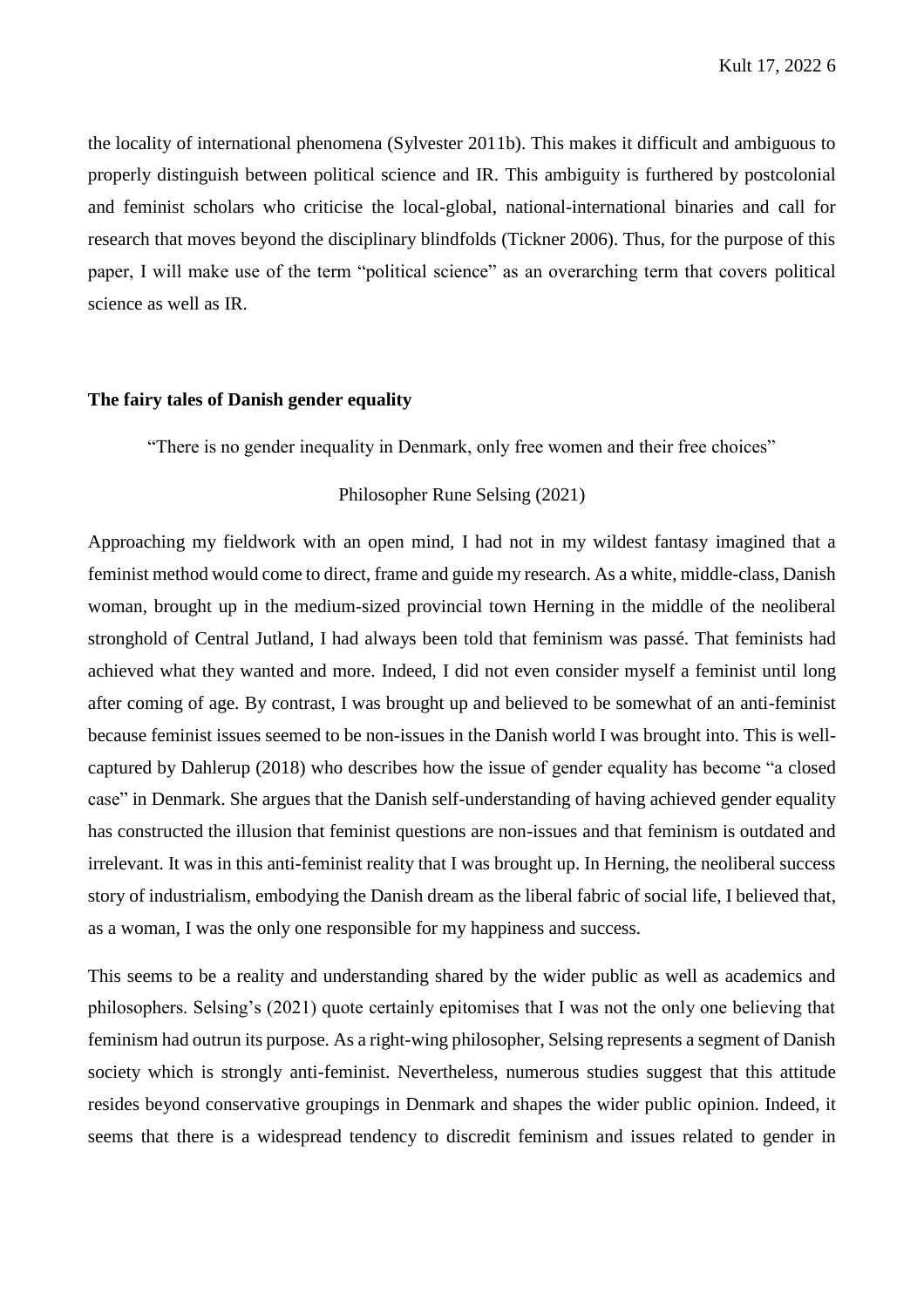Denmark. This is well-captured by Orange and Duncan's (2019) survey of feminism in Denmark. Discussing various anti-feminist traits in the Danish public, they describe Denmark as the "least feminist nation in the world" and highlight that even the Minister of Equality at the time, Karen Elleman, did not consider herself a feminist. Indeed, feminism seems to have hit a wall in the Danish Kingdom.

Moreover, this non-feminist tendency in the public seems to be connected to a general disengagement with gender and feminist issues in the Danish Academy (Nielsen 2016). This is well-captured by Blaagaard and Andreassen (2012) who argue that there are many ways in which gendered issues are overlooked by mainstream scholarship. Under the mantle of Scandinavian equality and exceptionalism, Denmark has long prided itself on its elaborate equality principles (Loftsdóttir and Jensen 2012; Jensen and Loftsdóttir 2021). It seems that these narratives of exceptionalism continue to mantle over stark gendered inequalities and prevent scholars and private actors alike from utilising feminism in enacting change.

Nevertheless, it seems that the tide is turning. While Denmark was one of the countries in Europe that had the lowest approval rate for the #metoo movement, it seems that the country has begun to engage with gendered issues and feminism following Sofie Linde's #metoo speech at the Zulu Comedy Galla in 2020 (Ellerman and Pedersen 2019). Narrating her own experience of sexual harassment in the Danish Broadcasting Service, Linde's speech spurred an intense debate around sexual harassment, gender inequality and sexism. While Denmark managed to avoid the first #metoo wave in 2017, it seems that Denmark finally caught the tide in 2020. For the context of this article, it seems the Danish public and academy are finally engaging with feminism<sup>3</sup>.

This places this article at a convenient time, contributing to a long-overdue engagement with feminist inquiries. The necessity of countering the Danish rejection of feminist issues and methodologies became acutely apparent when I saw Julie Hardenberg's iconic work "Enough". Her work captures many levels of colonial dynamics which the academy seems unable to express. Indeed, the image of a Greenlandic girl straitjacketed by the Danish flag seems to show the many ways in which Danish colonialism is a deeply personal and emotional experience. Feminist methodologies have historically had a tradition of attending to such workings of power and politics. After seeing Julie's work, I could

 $\overline{a}$ 

<sup>&</sup>lt;sup>3</sup> See Mogensen and Rand (2020) for an analysis of misogyny in the Nordic countries.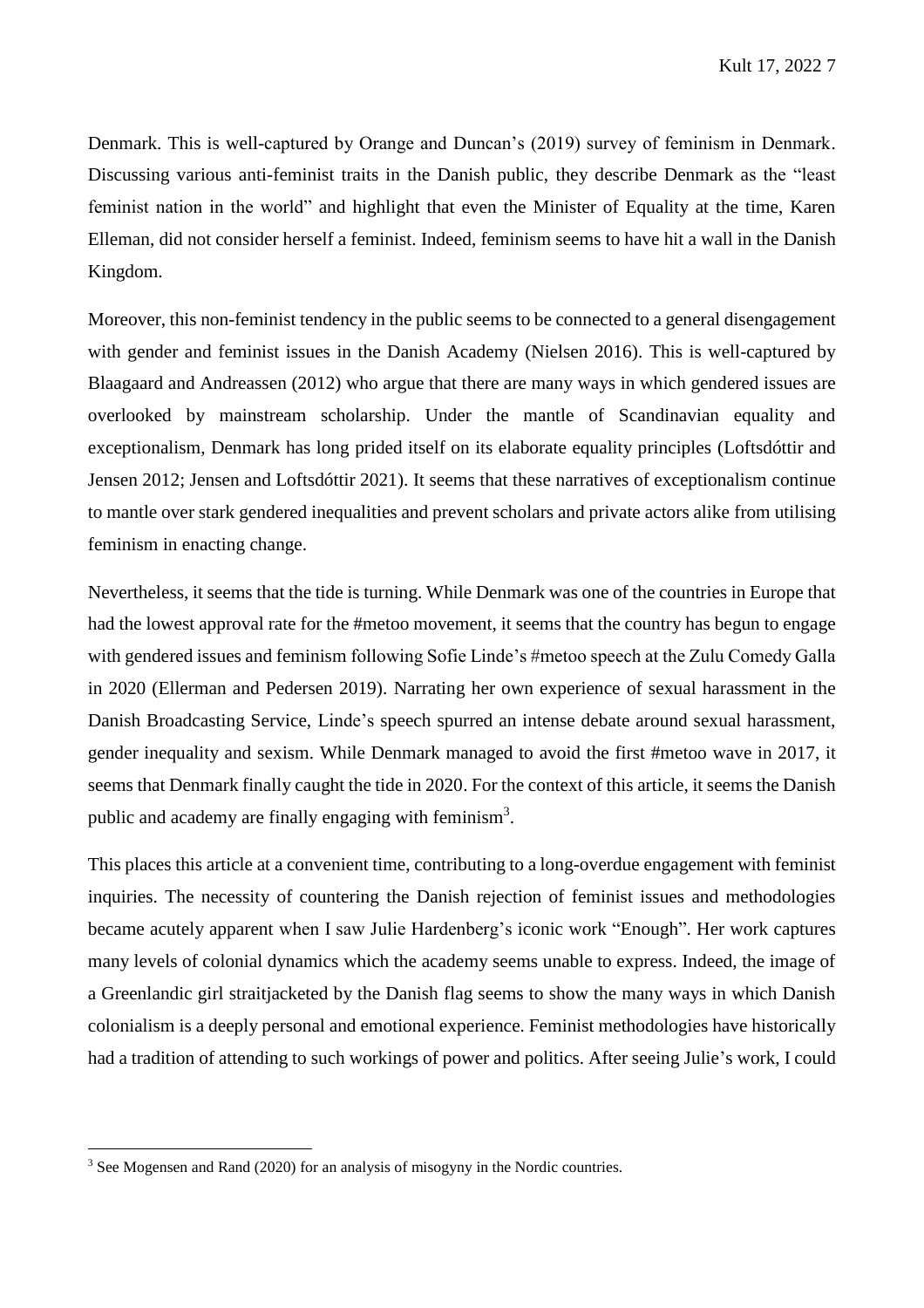not un-see the need for feminist epistemologies in understanding Danish colonialism in Greenland. The experience made me a radical feminist researcher with an anti-colonial research agenda.

#### **Reflections on the shortcomings within feminist epistemologies**

"In one sense, gender is a socially imposed and internalized lens through which individuals perceive and respond to the world. In a second sense, the pervasiveness of gendered meanings shapes concepts, practice and institutions in identifiable gendered ways"

(Spike V. Peterson 1992;194).

This section seeks to situate my methodology in the wider field of gender studies. A field in which there is a widespread tendency to conceptualise the study of gender as the study of "women's issues". This is a tendency that also pertains to feminist engagement with the Arctic. An engagement that is both sparse and has tended to focus on more traditional feminist pursuits. An example of this type of work is Arnfred and Pedersen's (2015) exploration of gender dynamics in the intersection of colonial and pre-colonial gender conceptions in Greenland. This research is an invaluable contribution towards understanding the different ways in which the Danish colonial administration made use of gender and sexuality to control and dominate the Greenlandic population. However, it is, as Anderson (1995) argues, also important to question the hegemonic understanding of feminism. In turn, Anderson (1995) suggests that we move beyond the predominant understanding of feminist epistemology as "feminine ways of knowing" in order to unleash the potential of feminist epistemology to pose deep internal critique in all kinds of mainstream research across a range of disciplines.

Such an approach draws its inspiration from Butler's (1989) work on gender as a discourse and follows Peterson's (1992) definition of gender. It insists that gender is not fixed nor in nexus with sexuality. Rather, it is a fluid performance that shapes our thinking, conduct as well as our politics, institutions and systems of thought. It does not look at bodies as gendered but rather at how the gendered body comes about<sup>4</sup>. In political science, such an approach is particularly helpful as it encourages us to ask radically different questions to known and unknown dilemmas. It insists on an intricate connection between the micro- and macropolitical and forces us to consider the many ways

 $\overline{a}$ 

<sup>4</sup> See also Beauvoir's reflections on becoming a woman (1949).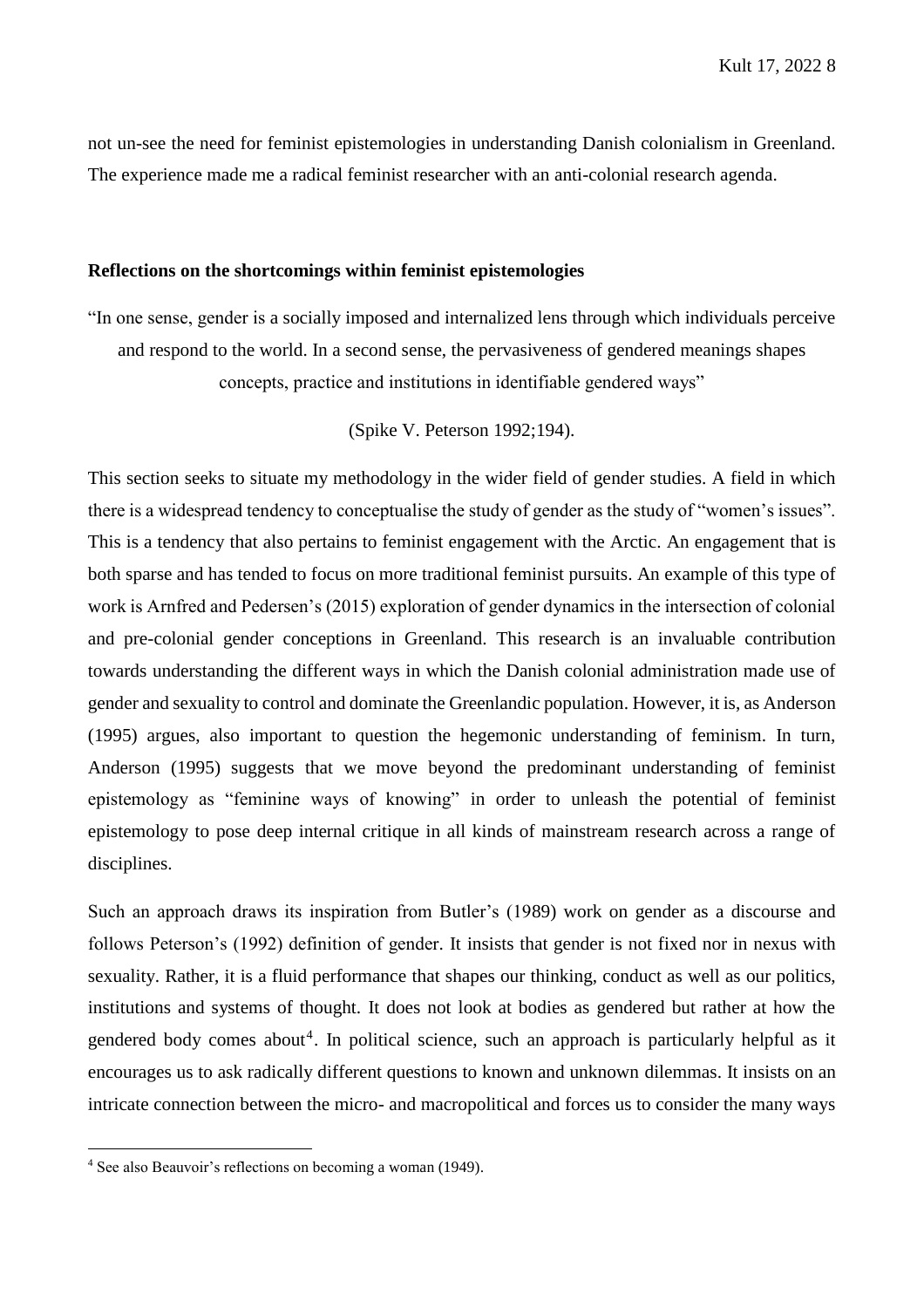in which we ourselves operate and engage with dynamics of power. This is particularly helpful when working in fields distorted by power imbalances, epistemic injustices and inequalities as it forces the researcher to consider their own position in producing, reproducing and challenging these. This, in turn, creates an impetus on the researcher to be transparent with their process, agenda and conduct as well as to acknowledge and critically reflect upon their positionality in the field. This is particularly pertinent in the Greenlandic context where research continues to be dominated by colonial dynamics, imperial blindfolds and Dano-centrism (Jensen 2015).

This establishes the importance of operating with anti-colonial feminism when applying feminist epistemologies in the Nordic context. This point is cemented by Kuokannen (2015) who argues that the failure to decolonise Nordic feminisms and to include indigenous perspectives, perpetuates colonial realities. Accordingly, Kuokannen (2015) translates Mohanty's (1988) call for decolonising white feminism to the Nordic context. In her now classical essay "Under Western Eyes," Mohanty (1988) argues that a "failure to critique the US empire allows feminist projects to be used and mobilized as handmaidens in the imperial project." This is highly necessary in the Danish context (Jensen 2010). What is also necessary for the Danish context is Mohanty's (2003) call for transnational feminism beyond western typologies, biases and epistemologies to move beyond the white liberal legacy of feminism. Mohanty (2003) established that feminism has a place in anti- and postcolonial settings, yet insisted on the importance of ongoing reflexivity and decolonisation as cornerstones in feminist epistemology. Thus, following Mohanty (2003) and Kuokannen (2015) in the Nordic context, it is crucial that feminist inquiries are reflexive upon their own participation in colonial structures, systemic biases and western-centric typologies. This involves an explicit engagement with positionality and firmly establishes that feminist inquiries on Greenland must disregard the white, colonial legacies of western feminism and instead take point of departure in anticolonial feminism. This, in turn, ensures that the researchers themselves do not unacknowledging take part in colonial processes and allows non-western traditions of feminism to shape the research agenda.

Finally, it is apt to elaborate on how feminist epistemologies may provide acute insights into questions of Danish colonialism in Greenland. This is not only because anti-colonial feminism and postcolonialism are in natural affinity (Spivak 1988). It is also not only because feminist epistemologies can offer new insight into the workings and effects of Danish colonialism. It is particularly important because there are many ways in which the disengagement with feminist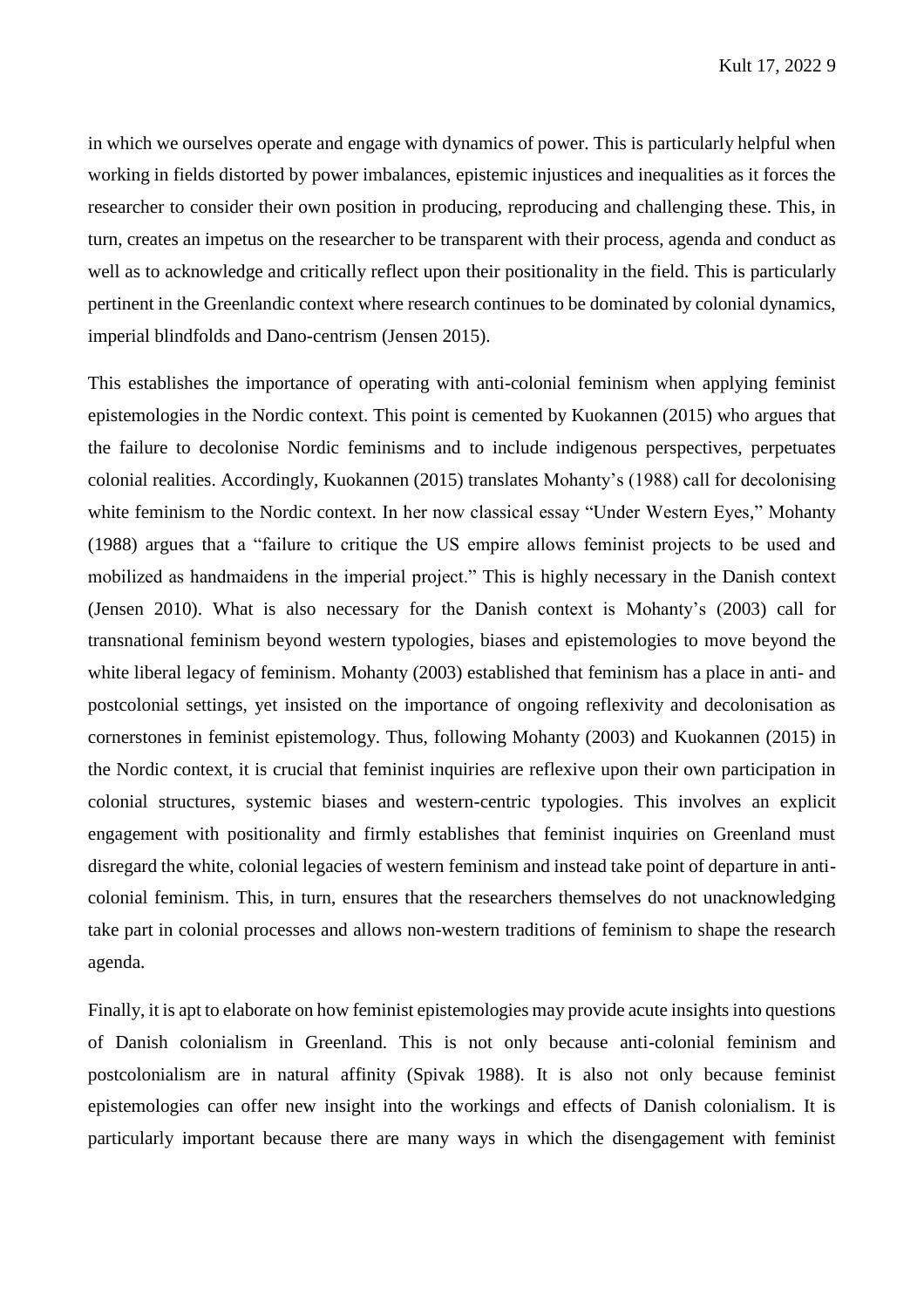epistemologies and questions are interrelated with what Loftsdóttir and Jensen (2012) call Danish denialism on racism, colonialism and structural violence. Indeed, as Leine, Hvenegaard and Sen (2019: 181) argue, the nationalist myth of gender equality and Danish gender exceptionalism generates "racist, reactionary and suppressive ideologies on violence, racial discrimination and social inequality." To be sure, this means that the continued disengagement with feminist epistemologies risks upholding racialised and colonial hierarchies of power. This makes it both timely, relevant and apt to engage with feminist epistemologies in dismantling Danish colonial amnesia and denialism.

#### **A case for feminist epistemologies in anti-colonial research on Greenland**

"Many Danes just don't listen"

Julie Hardenberg (interview 2019)

In Enloe's (2004) elaborate work on feminist epistemologies in political science, she describes how the discipline seems to fall short of a key skill, namely that of listening. Working with military wives and women involved in warfare in all ways imaginable, she demonstrates how asking different questions and applying a radical politics of listening may help provide novel understandings as well as new answers to longstanding dilemmas in political science. Particularly, the question of listening seems to be deeply rooted in the Danish Commonwealth as well captured by Julie Hardenberg. I heard her experience repeated again and again during my fieldwork in Nuuk. It seems that Danes and Danish researchers are particularly poor at attending to Greenlandic experiences, realities and views. In describing the many ways in which certain truths are heard above those of others, Hardenberg illuminates a key problem in western-centric research, particularly apparent in colonial contexts. Indeed, the biases, the imperial blindfolds and colonial logics in conventional political science seem to cover rather than uncover colonial realities. This is well captured by critical postcolonial scholars such as Stepan's (2002) work on the state and it calls for the importance of applying radically different research tools in order to ensure decolonial research practices.

Postcolonial feminists have a long tradition of ensuring radical decolonising research practices and moving beyond the colonial biases in orthodox research. However, political science remains critical of the role of feminist as well as postcolonial epistemologies in understanding and uncovering dynamics in the field. This may be one of two important reasons why the Danish academy has not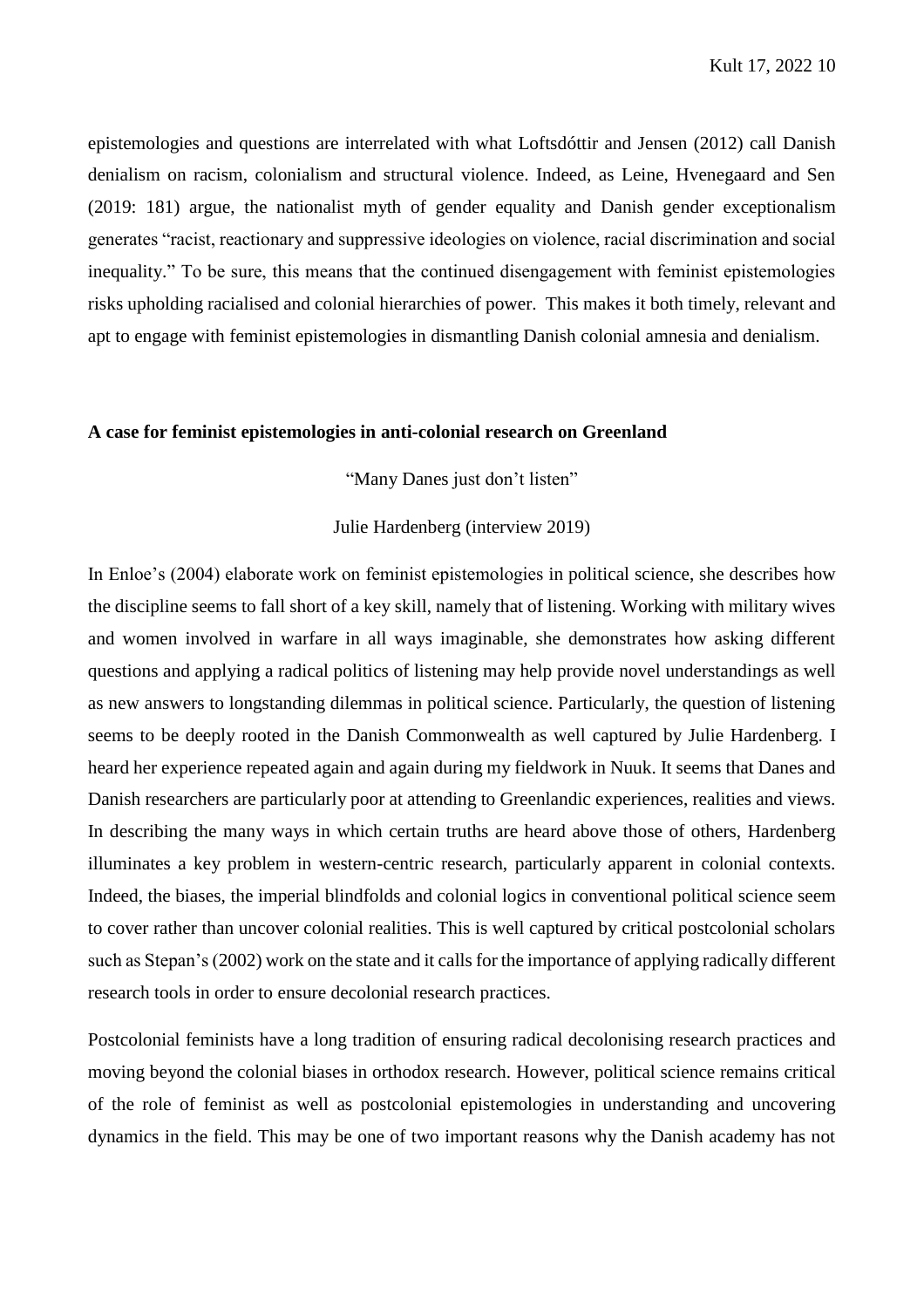engaged elaborately with gendered discourses in colonial practices in the Danish Commonwealth. The other may be tied to the many ways in which radical feminist research tools are often perceived to present a threat to the status quo and are thus perceived to be a "dangerous" undertaking at times of power politics (Elshtain 1993). Research in the Danish Commonwealth seems to suffer from a similar androcentric bias. It seems that the "Scramble for the Arctic" has generated a lot of traditional geopolitical research that fails to acknowledge its own participation in the production of this very scramble<sup>5</sup>. The problematic nature of such theoretical pursuits is well-captured by Tickner (2006) who carefully describes how the academy perpetuates and reproduces masculinised practices by applying its androcentric premises and by failing to engage with feminist epistemologies. This makes it vital to disengage with traditional lenses and instead urge researchers to engage with what is framed as "softer" forms of inquiry that attend to gendered narratives and feminist epistemologies.

A feminist approach to political science challenges the presumed "neutrality" and the myth of "objective expertise" (Gregg 1987). With a feminist point of departure, the myth of objectivity is substituted with a detailed and nuanced look at the process through which the research comes about. This means that the exploration of the position of the researcher versus that of their research field and practice becomes an important piece of material in itself (Vanner 2019). This turns the traditional understanding of a researcher on its head as it insists that the researcher inevitably engages with power dynamics in their research. This diverts considerably from traditional politics epistemologies that implicitly presume the possibility of an objective spectator distanced and disengaged from their research field (Gregg 1987). While such presumption is misleading in all research, it is particularly problematic when operating in colonial contexts since it fails to acknowledge power imbalances and thus tends to reproduce the asymmetrical status quo (Spivak 1988). By contrast, a feminist approach acknowledges that the eyes through which the research field is perceived, frame the research outcomes. This is an important first step to ensuring reflexive research practices on Greenland that refuse to accept and reproduce the status quo. Indeed, as Butler (2011:42) argues, "to operate within the matrix of power is not the same as to replicate uncritically relations of domination." This is particularly pertinent in the Danish Commonwealth where the majority of research on Greenland continues to be carried out by white Danes.

Additionally, framing the researcher in an entirely different light, a feminist approach enables researchers to engage with different epistemologies (Ackerly 2006). Political science has an

 $\overline{a}$ 

 $5$  See Sale and Potapov (2010), Jensen and Huggan (2016)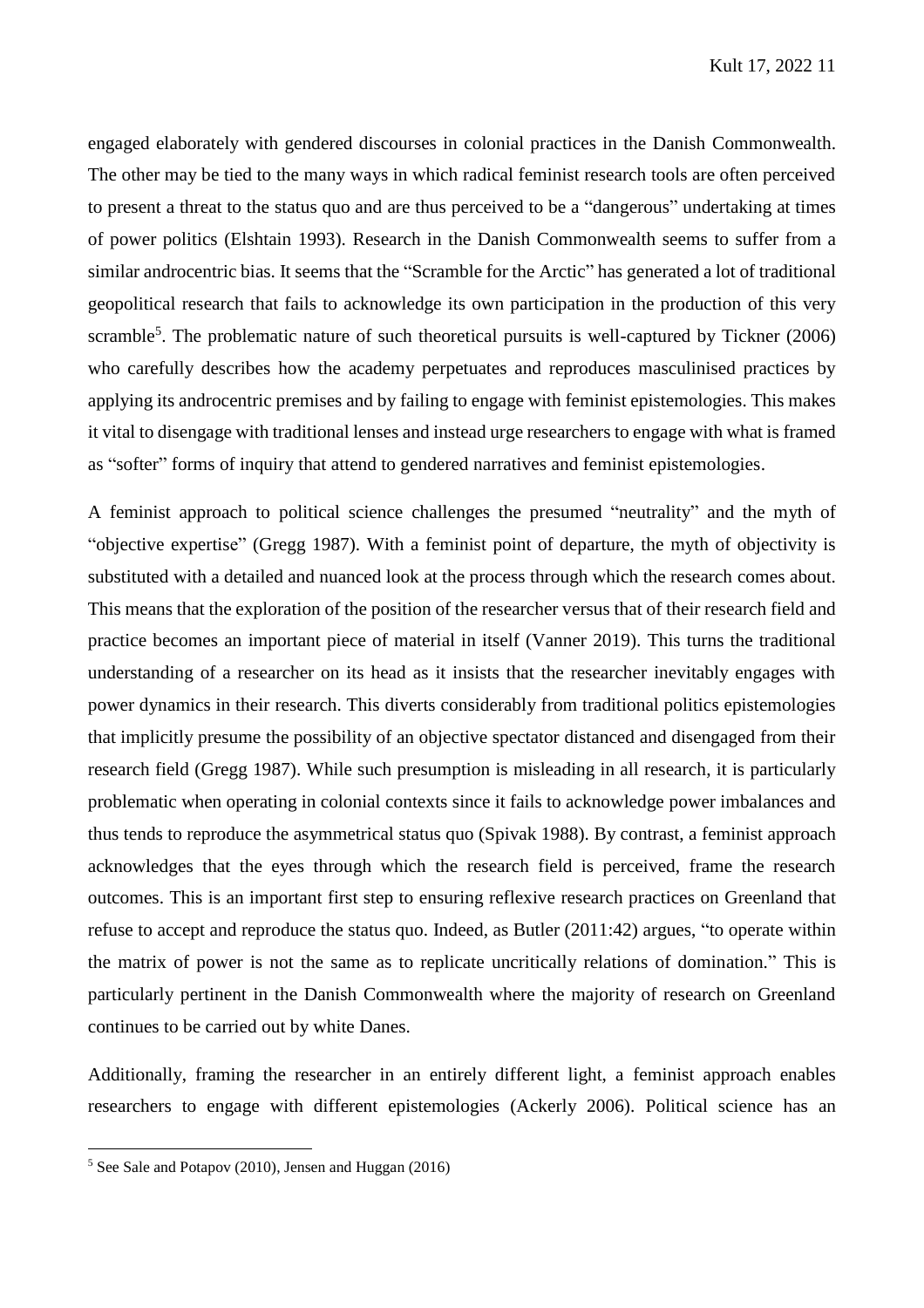overwhelming tendency to rely on top-down epistemologies which tends to superimpose pre-existing notions of politics and fails to attend to diversified realities, complex dynamics and micro-politics (Sylvester 2013, Tickner 2001). To counter the limitations of top-down epistemologies, feminists have made important endeavours to incorporate more bottom-up epistemologies in politics and IR. Such example is Enloe's (1983, 1990, 1992, 1993) work on feminist IR which shows the importance of attending to non-conformist actors in IR. Making a powerful case for feminist ethnography in IR, she shows how bottom-up methodologies may provide insights into alternative logics and systems of thought. Presenting the figure of the "curious feminist", Enloe (2004) also provides the field with concrete tools to carry out holistic, attentive feminist ethnographic work. She argues that being a curious feminist researcher combined with "a politics of listening" may uncover hidden dynamics and provide novel insights into long-standing dilemmas and conflicts. This may be helpful in the Greenlandic context where a feminist insistence on qualitative methods, empathy-driven methodologies and interdisciplinary research tools may alter orthodoxies and pave the way for more nuanced and heterodox research.

Moving away from the disciplinary blindfolds and the narrow methodological repertoire in political science, a feminist approach helps move beyond and below the dogmatic building blocks that the field tends to be excessively obsessed with (Peterson 2004). Such example is the study of the state, its institutions and processes. Although the nation-state is a relatively recent construction (Gellner 1964), state-centrism dominates the study and practice of politics. This approach leads to a number of issues that also prevails in the study of politics and power in Greenland. State-centrism often fails to appreciate how the state itself is deeply embedded in and involved with colonial dynamics and ignores the complex workings of power and politics taking place outside the realm of the state (Stepan 2002). This means that researchers have a tendency to overlook more diffuse and disorganised workings of power and resistance (True 1996: 239-60). Movements which are often both influential and powerful in changing the structures and dynamics of societies. Indeed, the state-centric blindfolds that too many political scientists continue to use, tend to create distorted perceptions of a reality that is often much more complex, diverse and dynamic than traditional state-centric analysis allows for (Peterson 2004). In order to conceptualise the complexity of Greenlandic power and politics, it is important to move both beyond and below this recurrent insistence on state-centrism in political analysis.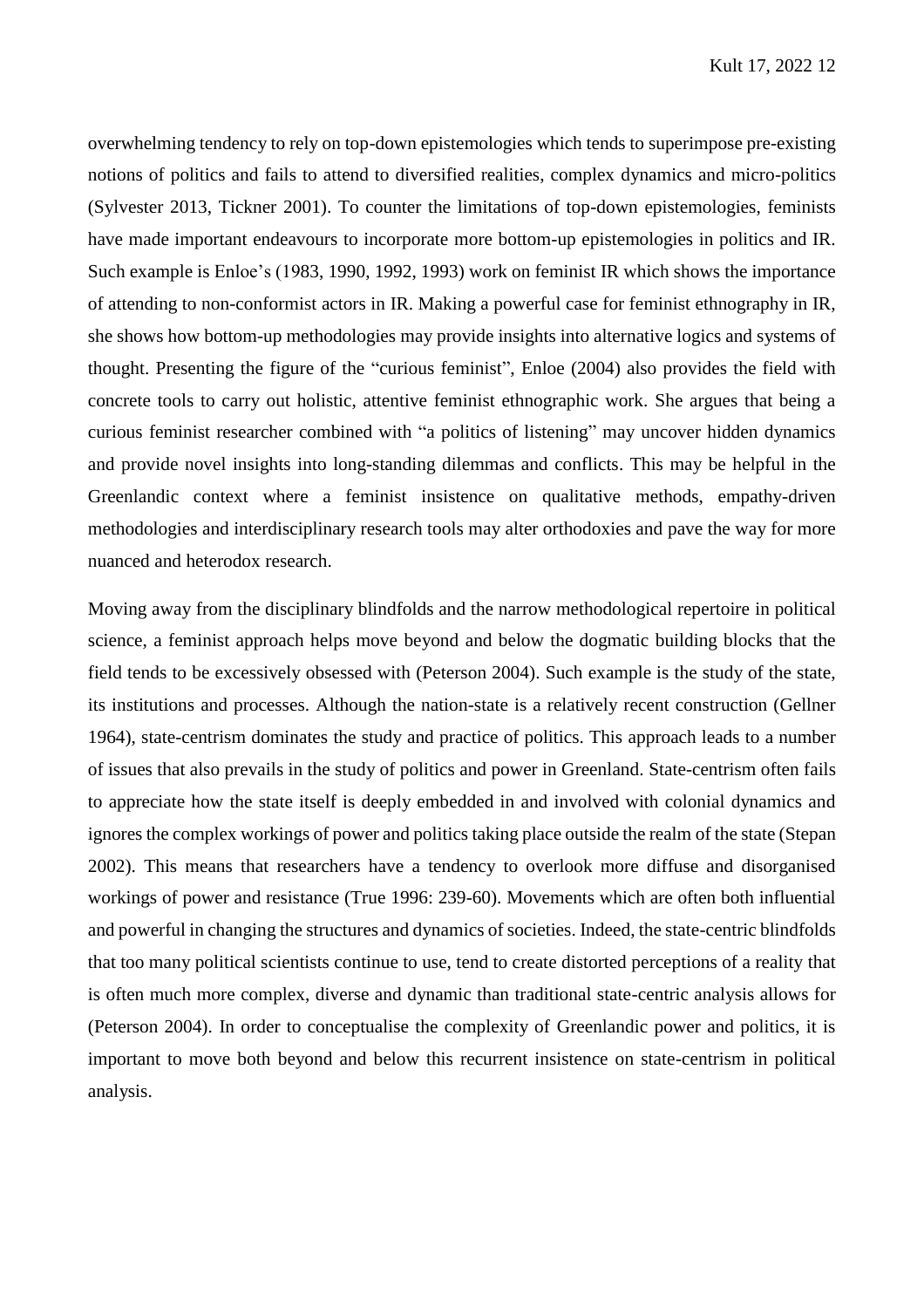In turn, moving beyond state-centrism allows for a more holistic research agenda that challenges the essentialism, binarism and tendency to describe social phenomena as static (Peterson 1992). A feminist approach acknowledges that social processes are always in flux and may be helpful in conceptualising the many different imperial processes at play in Greenland. It may allow the researcher to investigate the many ways in which imperialism manifests itself simultaneously. This changes the focus from whether Greenland is shaped by colonial, postcolonial or what Gad (2009) calls post-postcolonial dynamics and instead allows the researcher to conceptualise how colonial and postcolonial dynamics co-exist in the Danish Commonwealth. Such nuanced and curious approach may in turn help researchers understand why Greenland exhibit what traditional political science calls "independence" whilst still experiencing dependence and colonisation. Correspondingly, a more attentive feminist approach moves the existing research field beyond its fixation on binary research outcomes and out of its self-perpetuating and self-created academic conundrums which remain far removed from lived realities. Indeed, insisting on illuminating the complexities in the Danish Commonwealth, a feminist approach may help create deeper modes of understanding and move towards solving longstanding dilemmas in Danish-Greenlandic politics.

Undertaking the task of a curious feminist also implies an insistence on different research goals, agendas and conducts (Enloe 1993). This is particularly important in the Greenlandic context where the study of traditional political artefacts tends to reify colonial biases. Such an example is the quantity of studies of the Greenlandic state, Greenlandic party politics and Greenlandic foreign policy. This research, primarily carried out by Danes, is heavily embedded with Danish and Western colonial logics since it repeatedly compares the Greenlandic state, party politics and foreign policy to a westernised notion of ideal statehood. Rather than unpacking the layers of coloniality in Greenlandic politics, such research has a tendency to reify the coloniality of the Greenlandic state whilst it typically ignores any Greenlandic interpretations of politics. This creates flawed research that superimposes westernised understandings of politics upon a Greenlandic reality and epitomises the problem of the supposedly "objective researcher". Indeed, in orthodox research, the researcher tends to produce more politics and power than they fulfil their goal of objectively observing and describing politics.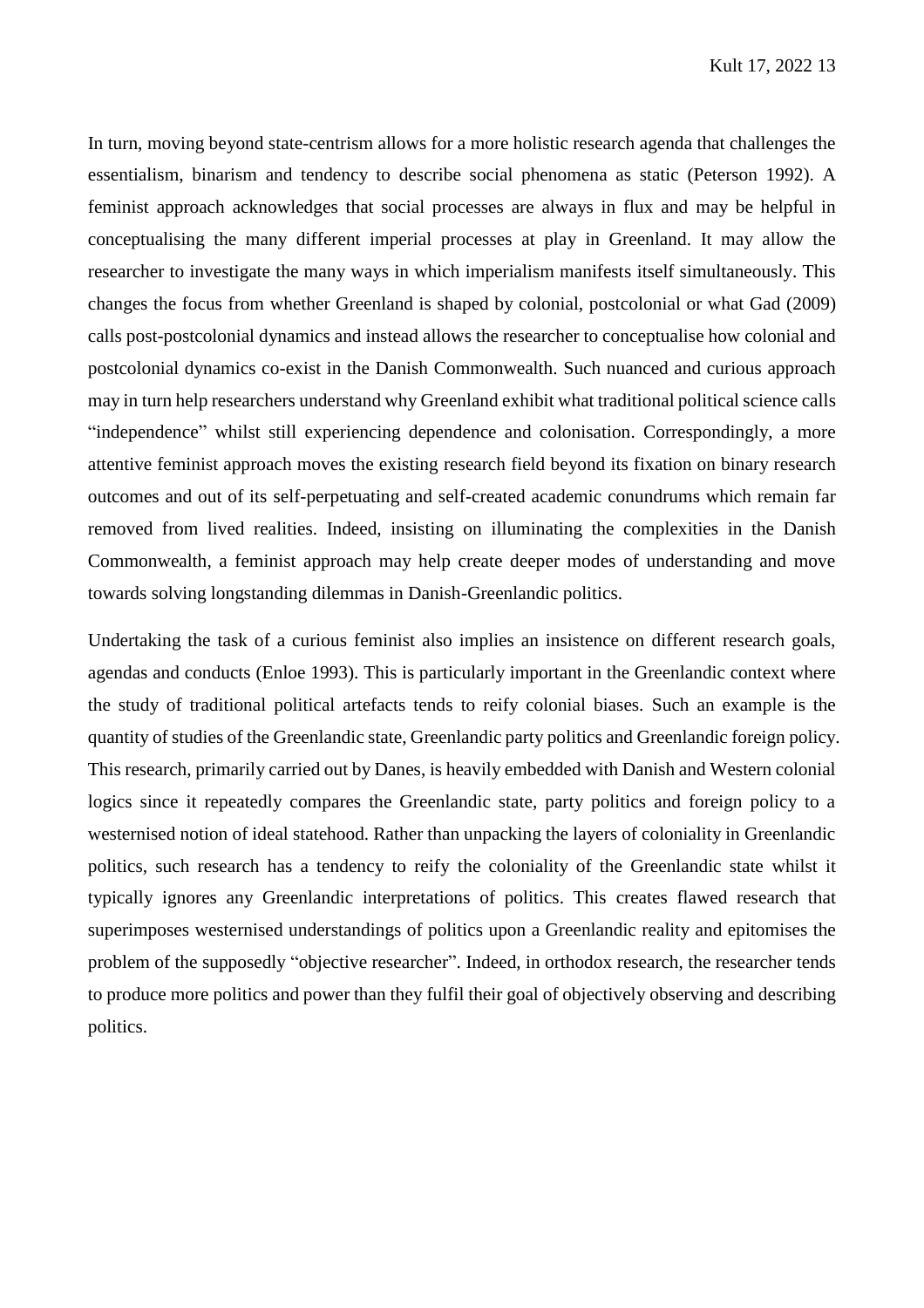#### **Alternative research artefacts**

"Colonialism resides in our bodies"

Josef Tarrak Pedersen

# interviewed  $10^{th}$  of September 2019

Moving beyond a traditional western-centric research agenda, a feminist approach allows nontraditional artefacts as objects of political value. It allows for more diversified research entities, building from the premise that different artefacts do not need to legitimise themselves in relation to any presumed more real realm of political science or IR (Buckley 2010). This is particularly helpful in colonial contexts as this may help escape reproducing the colonial machinery of the state and instead offer novel understandings of the political processes taking place outside of the state (Jensen 2016a). In colonial contexts, it may especially be outside the realm of the state that alternative voices, visions and realities can be found. This is not to say that the realms outside of the state are not shaped by and embedded in colonial dynamics. However, it helps the researcher stay attentive to formations of politics which do not take the shape of traditional western dogmas.

Such an example may be the study of the body as a political interlocutor. In Tarrak's statement, he makes it evident that the body is an important part of colonial dynamics and thus an essential target for decolonisation. However, with an orthodox political science approach, the body would tend to be ignored and excluded. Indeed, traditional political science has relied overwhelmingly on "political thought" and tended to exclude the body as an object of political inquiry. Feminists inspired by Butler's (1990) reflections on the body have departed from the Descartesian legacies in the academy and insisted on understanding the role of the body in politics, power and political processes (Bordo 1986, 2013). In the Greenlandic context, feminist epistemologies may help attend to the complex role of the body in Greenlandic decolonisation. This involves understanding the use of the body in agency and resistance as well as the production of the body in the colonial machinery of the Danish state. In a similar fashion to how Butler (1990) is interested in how the gendered body comes about, a feminist lens attending to the body in Greenland might help uncover how the colonial subject is produced along Dano-centric lines. It might also help us understand the complex ways in which the body is colonised, yet, simultaneously, used to resist those very dynamics in itself.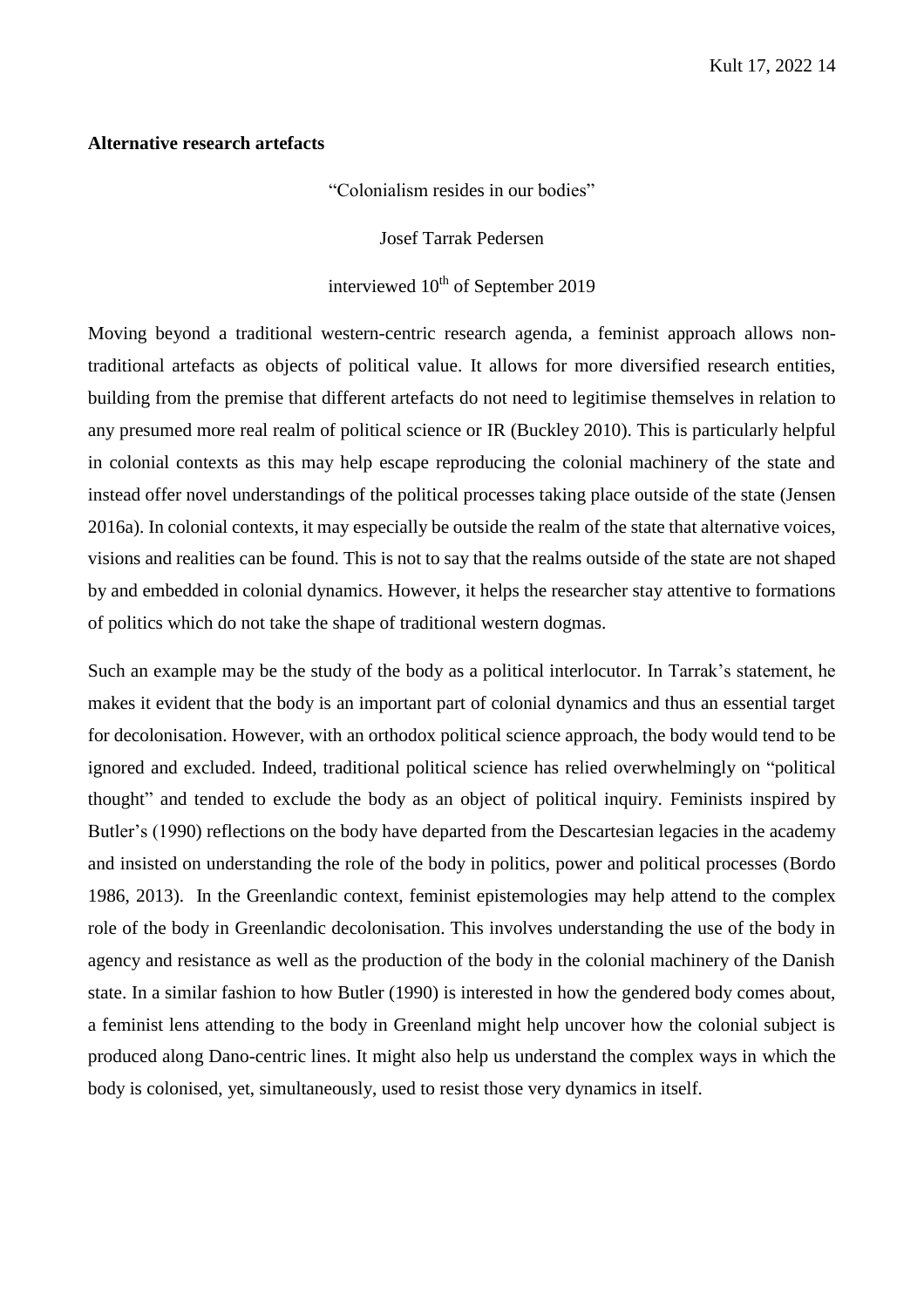Allowing the body to enter research also means finding a place for emotions in political analysis. Traditional IR has had an overwhelming tendency to completely exclude and overlook emotions from political analysis (Sylvester 2011). Similar to how the body is subjugated to the mind, emotions have been neglected in the myth of rational political science (Fricker 1991). This highly gendered exclusion of emotions means that there continues to be an extensive marginalisation of feelings, emotions and lived experiences in IR (Sylvester 2011). This is a major fallacy since it fails to acknowledge how politics is heavily involved with emotions in both its production, conduct and practice (Mackenzie 2011). What is more, this exclusion has tended to privilege certain lived experiences over others (Harding 1980, Wittig 1980). Namely, those that align with the myth of rationality and western masculine views and experiences (Wilcox 2009). In the Greenlandic context, this means that traditional political science research hastended to represent and advance Danish views and experiences. In the meanwhile, alternative voices and lived experiences have been marginalised. This is well captured by Sara Ahmed's (2004) work on emotions and feminist epistemologies. By placing emotions at the heart of her research agenda, she reveals how the politics of emotions is often used as a colonising tool. This makes it apt to focus on the work on emotions in the Danish Commonwealth and calls for more research that engages with the many ways in which emotions, emotionality and affect are used and constructed in the Danish Commonwealth. Taking emotion and affect seriously in research, conduct and practice seem an apt undertaking in understanding Danish colonialism and decolonial processes as well captured by Tarrak in his song Qimiinnarl from 2019:

**"**You can't see and you can't feel what we are"

Josef Tarrak Petrussen (2019)

# **Applying feminist methodologies in practice**

"For a long time after I conducted my artistic experiment people did not speak to me. They would ignore me in the supermarket or turn around when they saw me. I was considered "too radical" and no one wanted to be associated with me. Even my children felt the consequences at school."

Julie Hardenberg (September 2019)

This quote is from my fieldwork in Nuuk where I interviewed Julie Hardenberg numerous times. She described in detail how criticising Danish imperialism had had many personal consequences for her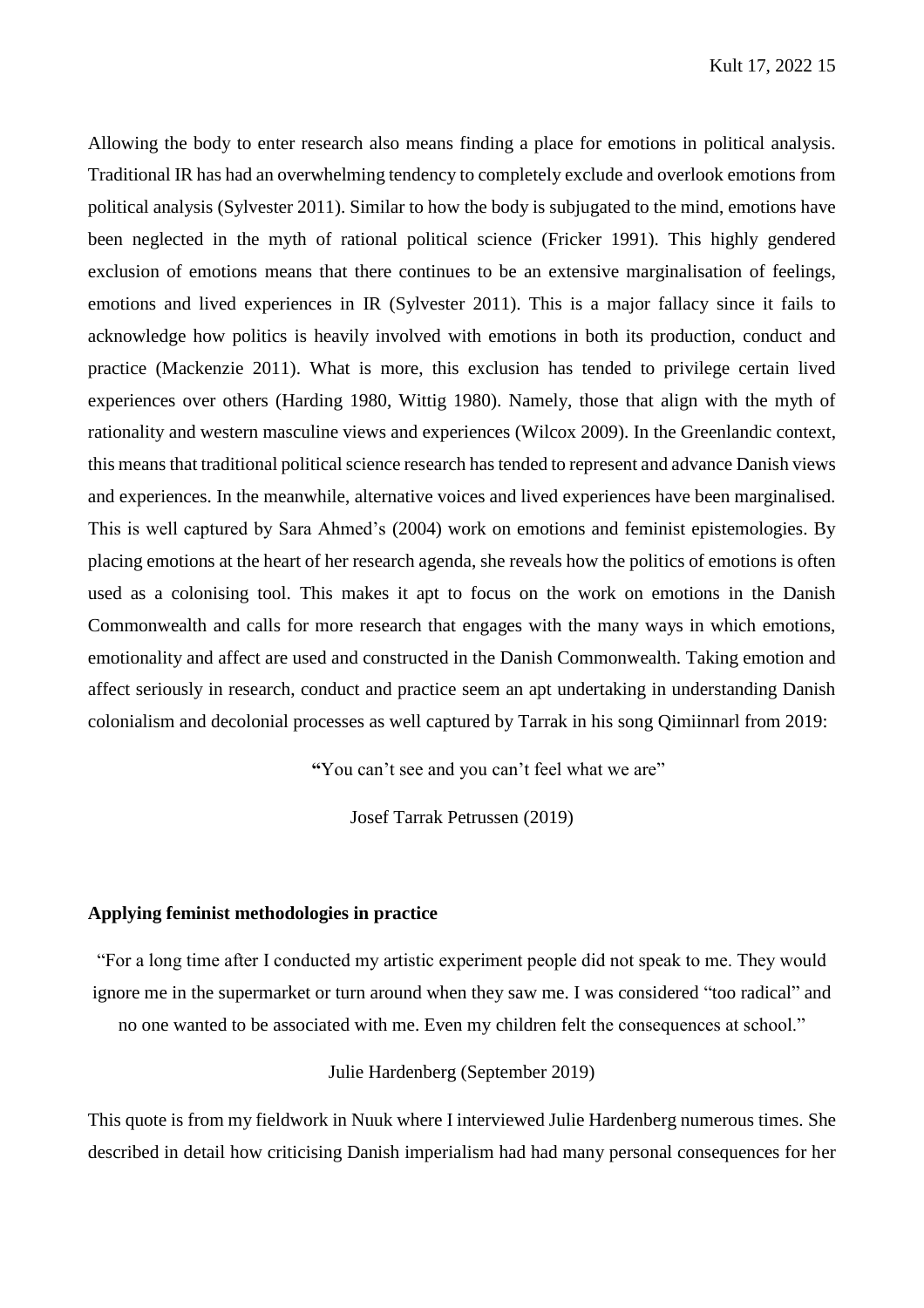and her family. She recounted the many ways in which people attempted to silence her and how she experienced exclusion and rejection when she made particularly radical points. Julie's story epitomises how those who raise issues of injustice often are constructed as causing the very issue itself. This is well-captured by Ahmed (2010a: 591) in her work on feminist killjoys. She describes the killjoy as "the feminist who ruins a good time by speaking about injustice, inequality" and other forms of marginalisation. A killjoy is a kill-joy because she is perceived to "kill joy" in questioning the fabric of happiness. While Ahmed's killjoy was initially formulated to describe those, who question the sexist fabrics of society, the trope is very helpful in decolonising movements as well (2014a). Drawing her inspiration from Audre Lorde, the essence of Ahmed's (2014b) terminology is anti-colonial and anti-racist and is thus helpful to describe decolonising dynamics in the Danish Commonwealth. Having argued for the importance of more micro-political analysis in the Danish Commonwealth, the concept is particularly helpful. It encapsulates the arguments for a feminist lens made above whilst remaining anti-racist and anti-colonial at its core. Julie Hardenberg inspired me to follow the path of feminist killjoys because she questions the colonial common-sense, disrupts the Danish status quo and thus may indeed be described as a feminist killjoy.

Turning the lens from the field to the researcher, this section urges the researcher to be a killjoy in their research. I argue that this is necessary in order to uncover epistemic silences and counter the pervasive colonial dynamics in research. While the feminist methodologies presented in the previous section are helpful in understanding and describing the colonial dynamics at play in the Danish Commonwealth, it is necessary to apply methodological tools that actively counter these. This is to ensure that the feminist researcher does not commit the error of traditional political science by sticking to the aim of merely describing social dynamics at play. Instead, the feminist researcher must acknowledge their positionality and actively use their position, privilege and power to help alter the colonial dynamics they observe.

Following Fricker's (2013) work on epistemic injustices, I suggest that the researchers themselves have a duty to break epistemic silences and resurrect epistemic injustices. The pervasiveness of western hegemony in thought, practice and conduct means, as Fricker (2013) shows, that alternative voices, worldviews and approaches are systemically denied access to the academy. This creates an important impetus for the researcher to break systemic barriers and give voice to alternative visions, realities and practices. In the Danish Commonwealth, this means that researchers have a duty to include Greenlandic voices, experiences and visions in the academy. This is well-captured by Jensen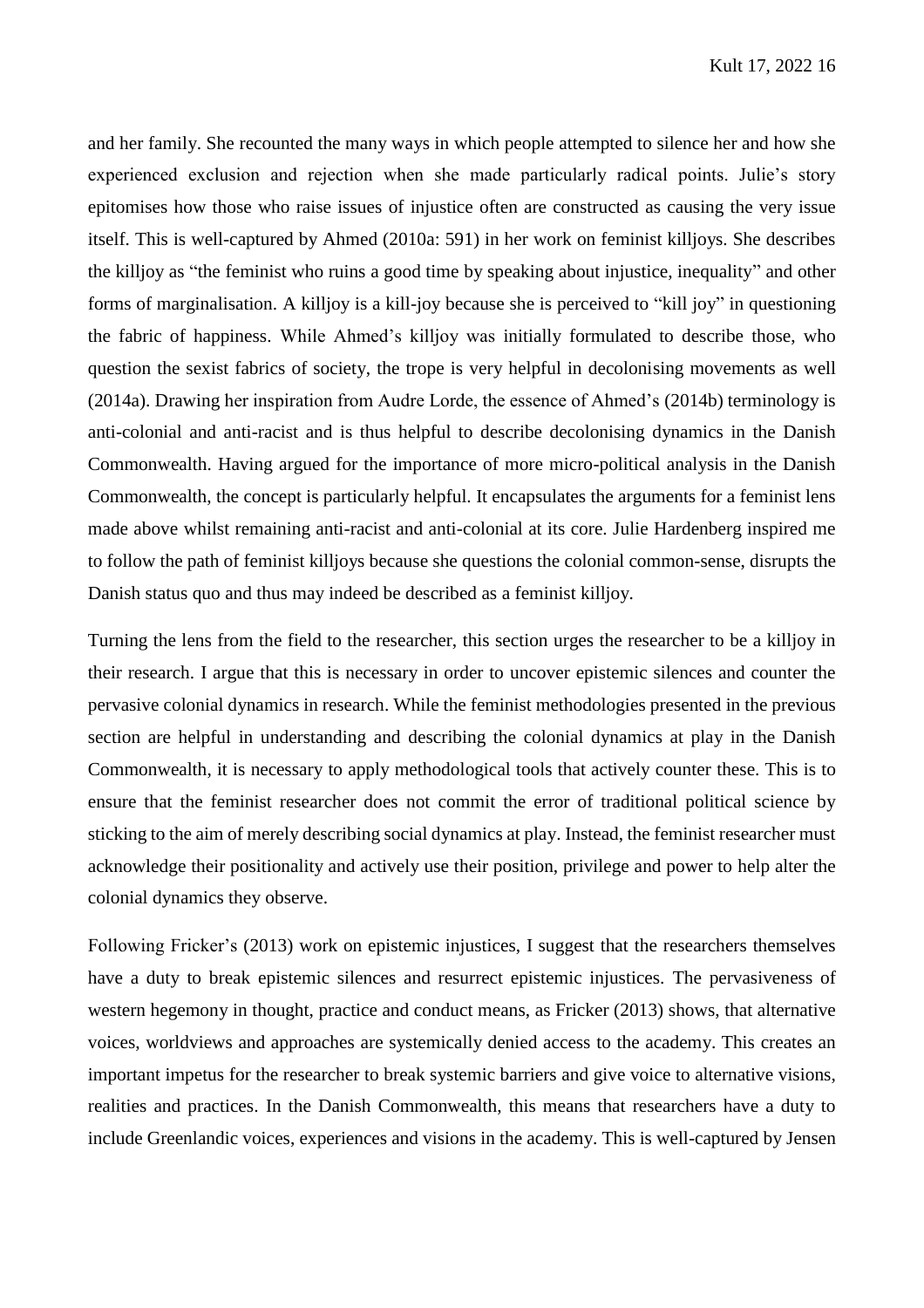(2019:53) who emphasises the importance of disrupting the ongoing silencing of Greenlanders and to diversify research methodologies on Greenland.

I suggest that resurrecting epistemic injustices in research on Greenland may be achieved by conducting what the feminist geographer Parker (2015) calls "killjoy research". In developing her feminist toolkit for feminist killjoy research, Parker draws on Ahmed's (2010a, 2010b) work on feminist killjoys. Ahmed (2010b: 257) describes a killjoy as someone who questions, unsettles and criticises inequalities, power imbalances and is willing to destroy the "good" atmosphere to resurrect injustices. Parker helps translate Ahmed's reflections into research practice and emphasises that the feminist killjoy researcher must be willing to unsettle "the good atmosphere" in the academy, amongst their colleagues, in the research field and in the public consciousness by actively engaging with power imbalances. This means that the researcher might feel uncomfortable at various times of their research process. Nevertheless, as Ahmed (2010a) argues in the context of being an everyday killjoy, it is important that the researcher is "unwilling to participate" in the structures of domination in order to fundamentally alter the very hegemonies they are seeking to describe. Indeed, as Ahmed (2010a: 590) writes, "A killjoy is willing to get into trouble. And I think this is specific about a killjoy manifesto; that we bring into our statements of intent or purpose the experience of what we come up against".

Following Ahmed's feminist radicalism, Parker presents different tools that a feminist killjoy researcher must attend to. This involves attending to emotions and acknowledging their importance in research, social life and power dynamics. It also involves engaging with uncomfortable realities and using one's privilege as a researcher to critically engage with power inequalities and hierarchies. This may also mean taking risks in research. This does, in turn, demand that the researcher moves "beyond reflexivity" and towards directly challenging "raced, gendered and other structures and politics". In practice, this means that the researcher must use their privilege to communicate, challenge and unsettle hierarchies of power. This diverts considerably from the orthodox dogmas in political science and debunks the myth of the objective spectator who is disengaged in the power production of their research field. Instead, it builds on the insights from the reflexive turn and takes the insistence on positionality to the next level by encouraging the researcher to become active rather than passive acknowledgers of their position in the field.

This is pertinent in the Danish Commonwealth where research on Greenland continues to be dominated by white Danes (Graugaard 2020). This urges researchers to acknowledge and make use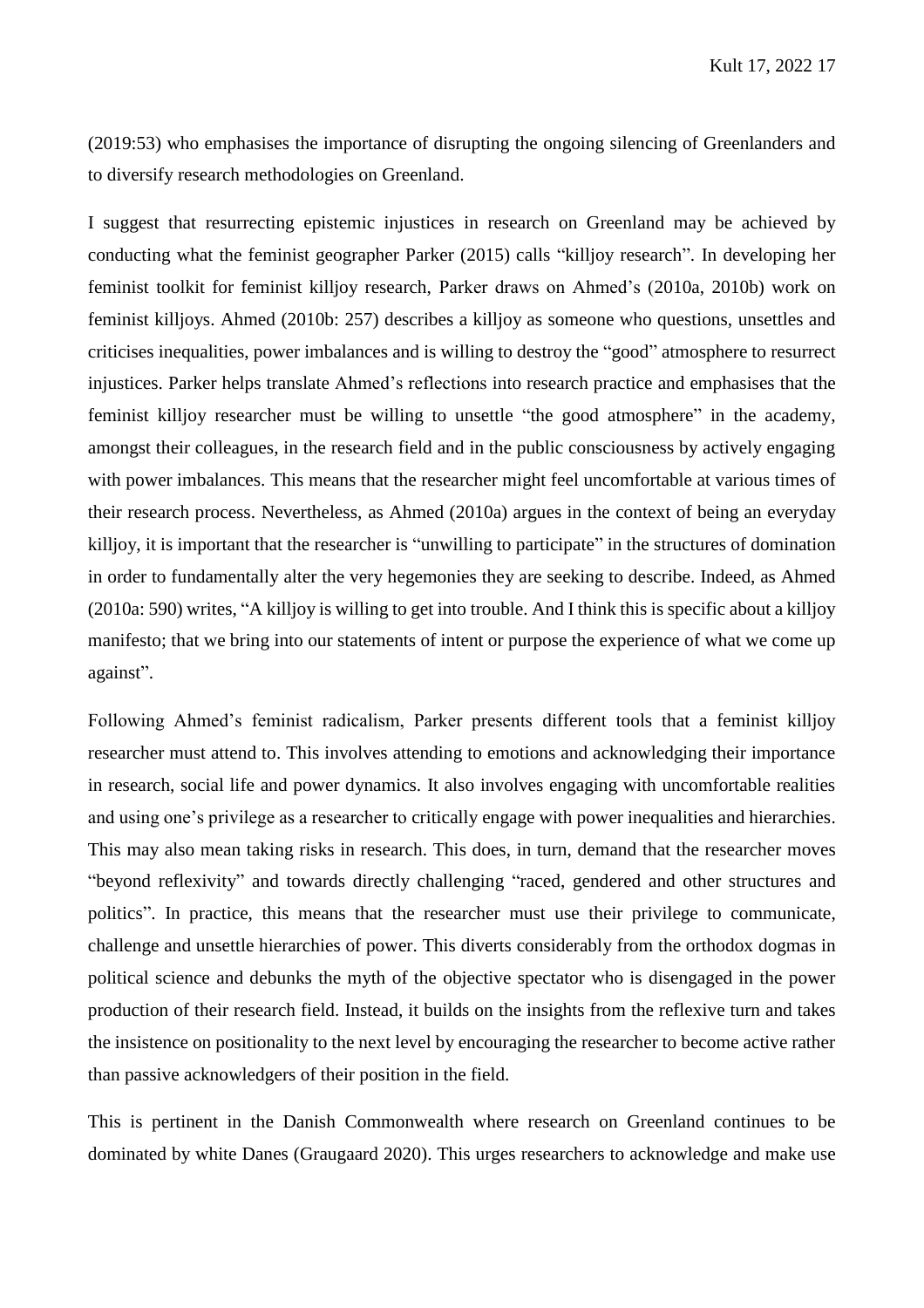of their privilege to resurrect the pervasive epistemic injustices in which Greenlandic views, voices and visions are systemically excluded, denied access and silenced. What is more, killing joy and taking upon oneself the role as a killjoy researcher, is particularly pertinent in the Danish Commonwealth where much is silenced and "swept under the carpet" to uphold a good atmosphere. Indeed, in the proclaimed "happiest country" in the world, much is silenced, repressed and left unspoken in the protection of the national treasure; "hygge"<sup>6</sup>. This tendency seems to sprawl into the academy and thus it is of utmost importance that academics dare to unsettle the good atmosphere in order to pave the way for different research agendas that uncover unspoken silences and truths.

To sum up the importance of doing so, a central quote from Ahmed (2017: 257) is particularly illuminating. She writes of the duty of killjoys in dismantling narratives of global capitalism: "we will expose the happiness myths of neoliberalism and global capitalism: the fantasy that the system created for a privileged few is really about the happiness of many or the most". This seems fitting for the Danish Commonwealth where the promise of happiness is used repeatedly to justify injustices in Greenland. Much has been written on the so-called good intentions driving Danish colonialism in Greenland, so-called Danish generosity permeating interventions in Greenland and so-called Greenlandic interest in remaining in the Danish Commonwealth. It is about time that researchers begin to expose the happiness myths of Danish denialism and exceptionalism: the fantasy that the system created for a privileged few is really about the happiness of the many or the most. Indeed, it is about time that researchers insist on the importance of Greenlandic voices and perspectives.

"There can be joy in killing joy. And kill joy we must."

Ahmed (2010a: 592)

# **Concluding notes**

 $\overline{a}$ 

"One teacher told me that we should be silent all the time"

Josef Tarrak Petrussen (Tupilak 2016)

In Tarrak's famous song Tupilak, he addresses the issue of the ongoing silencing of Greenlanders. Maybe not in a way that traditional political scientists would attend to. However, for radical

<sup>6</sup> See Olwig and Pærregaard's reflections on the development of Danish "hygge".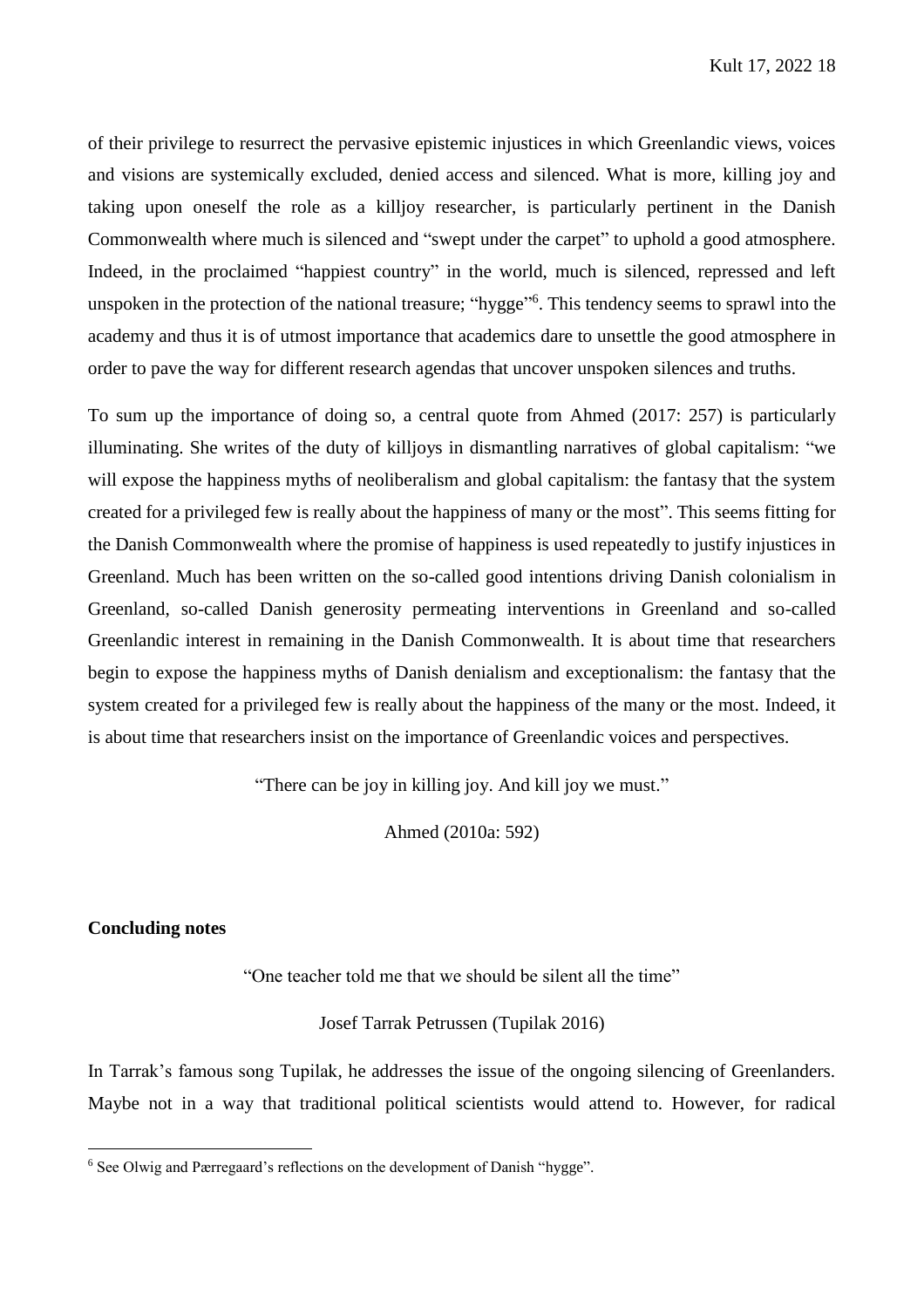postcolonial feminist researchers, such material is key to understanding the many ways in which continuous colonial dynamics silence Greenlanders in the everyday. This paper has attempted to show that exactly by applying insights from feminist epistemologies in decolonising practices, we may as researchers be able to uncover yet disclosed and occulted colonial dynamics in the Danish Commonwealth. Constructing an argument for the benefits of utilising radical postcolonial feminist epistemologies, this paper has attempted to construct a path that diverts from many of the common fallacies in conventional political science. Fallacies that maintain researchers in Danish loops and colonial logics. Orthodoxies which tend to systematically exclude Greenlandic voices and maintain perspectives and assumptions which perpetuate Danish imperialism. Instead, anti-colonial feminist methodologies insist on engaging and interacting with Greenlandic views, perspectives and realities and thus insist on taking Tarrak's statement seriously whilst understanding it as a relevant piece of research information. This attentiveness, in turn, alters the imperial western-centric pillars that continue to define the ontological foundations of many Dano-centric inquiries on Greenland.

Pointing to the many colonial dynamics within political science, the article also aspires to further decolonising practices in the academy by encouraging and inspiring more alternative engagement with power and politics in the Danish Commonwealth. This means engaging with alternative research conduct, agendas and tools and further the engagement with emotions, lived and felt realities. This may, in turn, fuel alternative paths forward and contribute to a much-needed nuanced understanding of what is at stake in the Danish-Greenlandic relationship. Olufemi (2020) captures the importance of doing so in her reflections on feminism. She writes that feminism is a commitment to disrupting violence when and where we see it. This includes epistemological and ontological violence which researchers have a particular duty to counter. Olufemi argues that feminism is particularly helpful in contradicting structural violence because it forces researchers "outside of the realm of words and theories" and makes the research agenda "a living, breathing set of principles". In a field so pervaded by imbalances as the Danish academy, it is both appropriate and necessary to take research outside the realm of words and towards direct practice. Indeed, Olufemi (2020) reminds us, "where we can make interventions, we should".

# **References**

Abu-Lughod, Lila. 2013. *Do Muslim women need saving?* Cambridge, Massachusetts: Harvard University Press.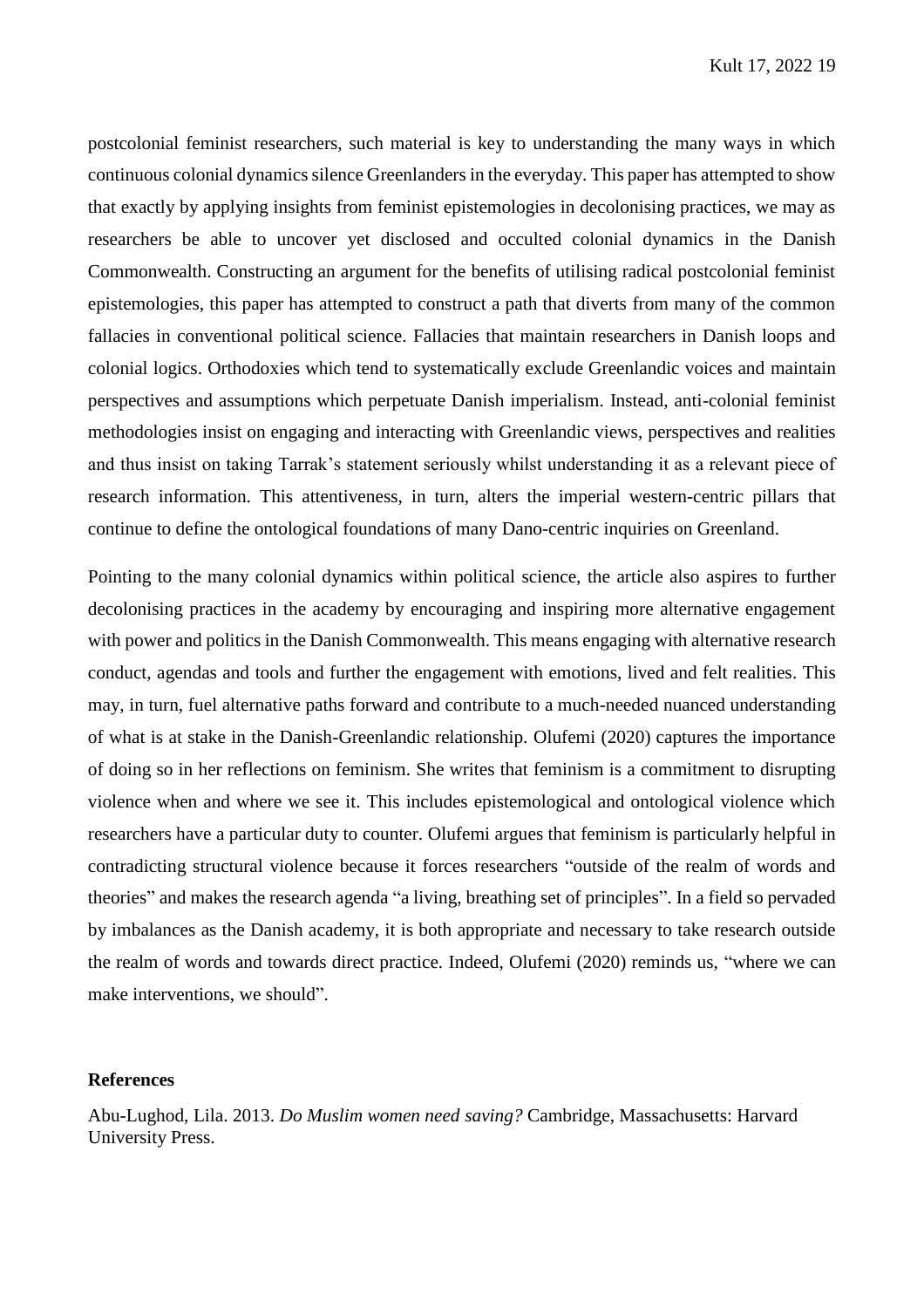Ackerly, B.A., Stern, M. and True, J., eds. 2006. *Feminist Methodologies for International Relations*. Cambridge: Cambridge University Press.

Ahmed, Sara. (2004) "Affective Economies." *Social Text* 22 (2): 117–39.

Ahmed, Sara. 2017. *Living a Feminist Life*. Durham: Duke University Press.

Ahmed, Sara. 2010a. "Killing Joy: Feminism and the History of Happiness." *Signs* 35 (3): 571–94.

Ahmed, Sara. 2010b. *The Promise of Happiness*. Durham: Duke University Press.

Ahmed, Sara. 2014a. *The Cultural Politics of Emotion*.Edinburgh: Edinburgh University Press.

Ahmed, Sara. 2014b. *Willful Subjects*. Durham: Duke University Press.

Ajayi-Soyinka, Omofolabo. 2003. "Negritude, Feminism, and the Quest for Identity: Re-Reading Mariama Bâ's *So Long a Letter.*" [Preprint]. Available at: [https://www.academia.edu/556896/Negritude\\_Feminism\\_and\\_the\\_Quest\\_for\\_Identity\\_Re\\_Reading](https://www.academia.edu/556896/Negritude_Feminism_and_the_Quest_for_Identity_Re_Reading_Mariama_B%C3%A2s_So_Long_a_Letter) Mariama\_B%C3%A2s\_So\_Long\_a\_Letter (Accessed: 22 March 2022).

Andersen, Astrid, Lars Jensen and Kirsten Hvenegård-Lassen. 2016. "Qullissat: Historicising and Localising the Danish Scramble for the Arctic." In *Postcolonial Perspectives on the European High North*, edited by Graham Huggan and Lars Jensen, 93-116. London: Palgrave Macmillan.

Anderson, Elizabeth. 1995. "Feminist Epistemology: An Interpretation and a Defense." *Hypatia* 10 (3): 50–84.

Arnfred, Signe and Kirsten Bransholm Pedersen. 2015. "From Female Shamans to Danish Housewives: Colonial Constructions of Gender in Greenland, 1721 to ca. 1970." *NORA - Nordic Journal of Feminist and Gender Research* 23 (4): 282–302.

Beauvoir, Simone de [translated by Constance Borde and Sheila Malovany-Chevallier]. 2011. *The Second Sex*. New York: Vintage Books.

Bordo, Susan. 1986. "The Cartesian Masculinization of Thought." *Signs* 11 (3): 439–56.

Bordo, Susan. 2013. *Unbearable Weight: Feminism, Western Culture, and the Body*. Berkeley: University of California Press.

Buckley, Bernadette. 2010. "Forum: Art and Politics." *Postcolonial Studies* 13 (2): 121–31.

Butler, Judith. 1989. *Gender Trouble: Feminism and the Subversion of Identity*. New York: Routledge.

Dahlerup, Drude. 2018. "Gender Equality as a Closed Case: A Survey among the Members of the 2015 Danish Parliament." *Scandinavian Political Studies* 41 (2): 188–209.

Elshtain, Jean B. 1993. *Public Man, Private Woman: Women in Social and Political Thought*. Princeton: Princeton University Press.

Enloe, Cynthia. 1992. "The Gendered Gulf." In *Collateral Damage: The New World Order at Home and Abroad*, edited by Cynthia Peters, 93-110. Boston: South End Press.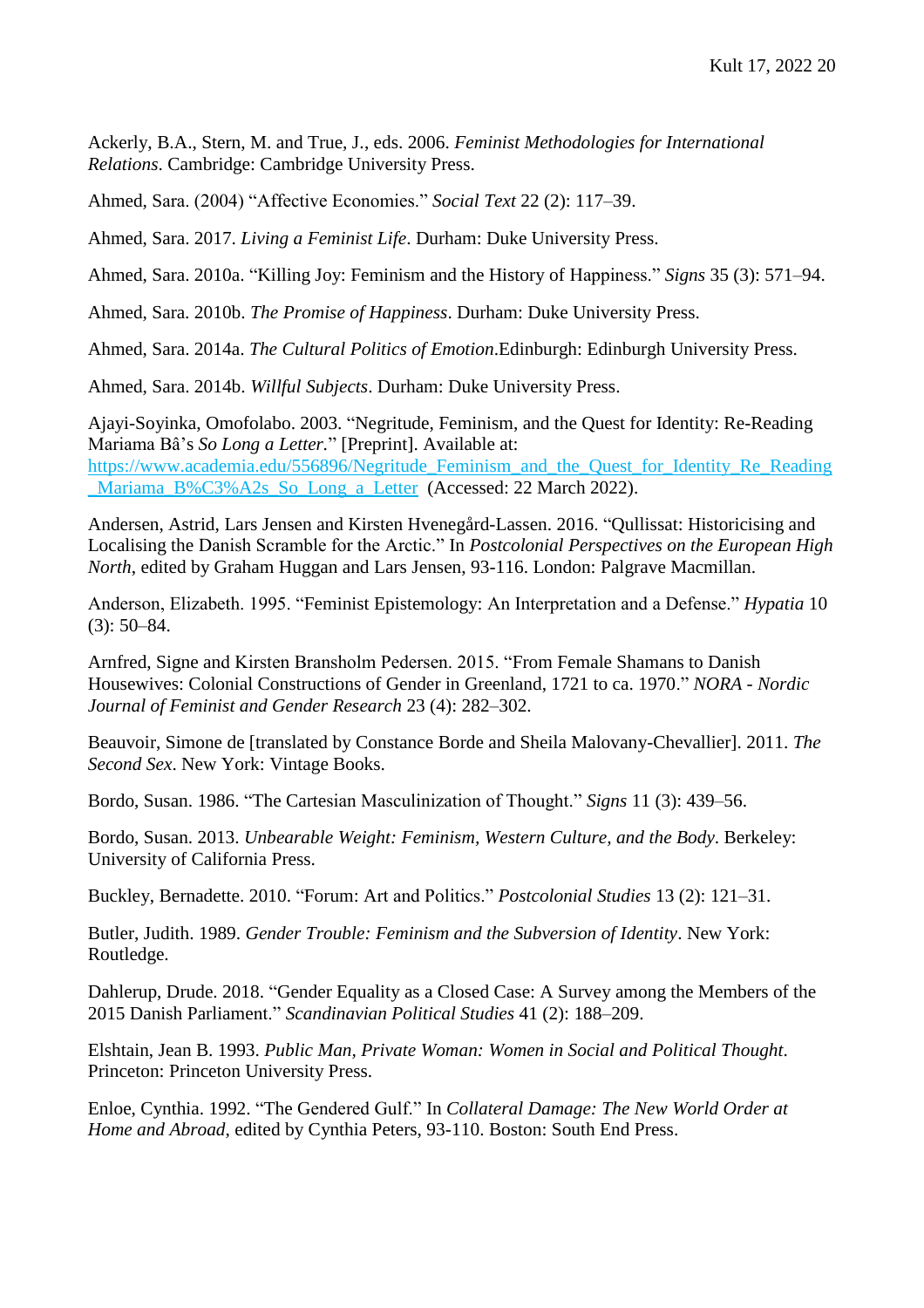Enloe, Cynthia. 2004. "'Gender' Is Not Enough: The Need for a Feminist Consciousness." *International Affairs (Royal Institute of International Affairs* 80 (1): 95–7.

Enloe, Cynthia H. 1983. *Does Khaki Become You?: The Militarisation of Women's Lives*. Boston, Mass: South End Press.

Enloe, Cynthia H. 1990. *Bananas, Beaches & Bases: Making Feminist Sense of International Politics*. Berkeley: University of California Press.

Enloe, Cynthia H. 1993. *The Morning after: Sexual Politics at the End of the Cold War*. Berkeley: University of California Press.

Enloe, Cynthia H. 2004. *The Curious Feminist: Searching for Women in a New Age of Empire*. Berkeley: University of California Press.

Farris, Sara R. 2017. *In the Name of Women's Rights: The Rise of Femonationalism*. Durham: Duke University Press.

Fricker, M. 1991. "Reason and Emotion." *Radical Philosophy,* 57 Spring: 14-19. Available at: <https://www.radicalphilosophy.com/article/reason-and-emotion> (Accessed: 1 March 2022).

Gad, Ulrik Pram. 2009. "Post-Colonial Identity in Greenland?: When the Empire Dichotomizes back - Bring Politics back in." *Journal of Language and Politics*, 8 (1): 136–158.

Gellner, Ernst. 1978. *Thought and Change*. Chicago: University of Chicago Press.

Graugaard, Naja Dyrendom. 2013. "Re-Enacting Inua: Artistic Practice as Inuit Research and Method." *Outstanding Graduate Student Paper Series* 9 (5): n.p.

Graugaard, Naja Dyrendom. 2020. *Tracing Seal - Unsettling Narratives of Kalaallit Seal Relations*. Aalborg Universitetsforlag (Aalborg Universitet. Det Humanistiske Fakultet. Ph.D.-Serien).

Gregg, Nina. 1987. "Reflections on the Feminist Critique of Objectivity." *Journal of Communication Inquiry* 11 (1): 8–18.

Hai, Ambreen. 2000. "Border Work, Border Trouble: Postcolonial Feminism and the Ayah in Bapsi Sidhwa's Cracking India." *MFS Modern Fiction Studies* 46 (2): 379–426.

Hardenberg, Julie Edel. 2019. Interview. Conducted in Nuuk by dissertation author. September 19.

Harding, Sandra. (1991) *Whose Science? Whose Knowledge? Thinking from Women's Lives*. Ithaca: Cornell University.

Hekman, Susan. 1991. "Reconstituting the Subject: Feminism, Modernism, and Postmodernism." *Hypatia*, 6 (2): 44–63.

Hvenegård-Lassen, Kirsten and Dorthe Staunæs. 2020. "Race Matters in Intersectional Feminisms. Towards a Danish Grammar Book." *NORA - Nordic Journal of Feminist and Gender Research* 28 (3): 224–36.

Jensen, Lars. 2010. "Provincialising Scandinavia" *Kult*, 7: 7–21.

Jensen, Lars. 2014. "Forsoningskommission og selvransagelse," Baggrund.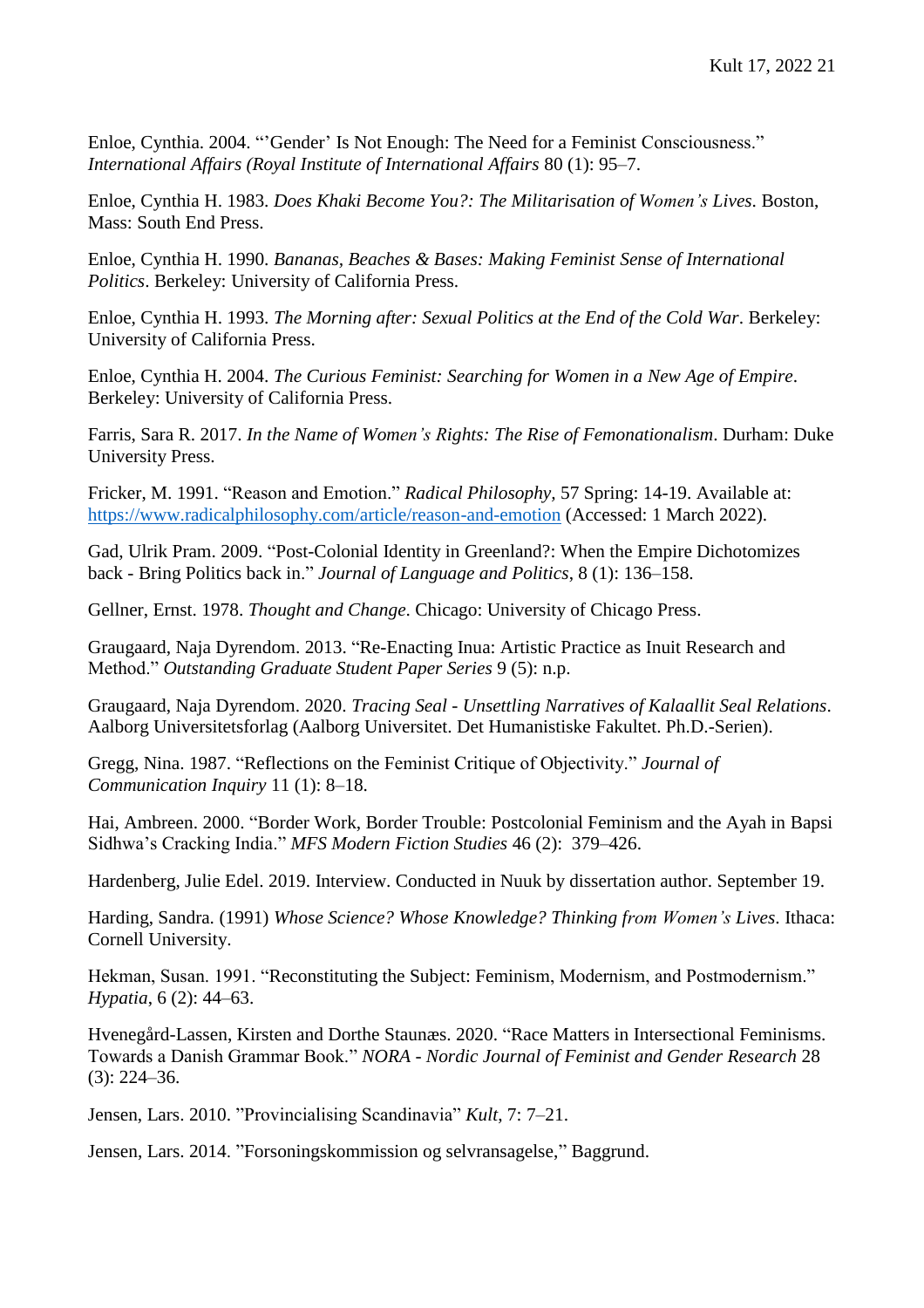Available at:<https://baggrund.com/2014/12/21/forsoningskommission-og-selvransagelse/>

[Accessed 05.05.2020]

Jensen, Lars. 2015. "Greenland, Arctic Orientalism and the Search for Definitions of a

Contemporary Postcolonial Geography." *Kult* 12: 139–53.

Jensen, Lars & Huggan, G (eds) 2016, *Postcolonial Perspectives on the European High North: Unscrambling the Arctic*. Palgrave Macmillan, London.

Jensen, Lars. 2016a. "Approaching a Postcolonial Arctic." *Kult* 14: 49-65.

Jensen, Lars. 2016b. "Postcolonial Denmark: Beyond the Rot of Colonialism?" *Postcolonial*

*Studies* 18 (4): 440–52.

Jensen, Lars. 2019. "Commemoration, Nation Narration, and Colonial Historiography in

Postcolonial Denmark." *Scandinavian Studies* 91 (1–2): 13–30.

Jensen, Lars and Kristín Loftsdóttir. 2021. *Exceptionalism*. London: Routledge.

Keller, Evelyn Fox. 2003. "Gender and Science." In *Discovering Reality: Feminist Perspectives on Epistemology, Metaphysics, Methodology, and Philosophy of Science*, edited by Sandra Harding and Merrill B. Hintikka, 187-205. Dordrecht: Springer Netherlands.

Knobblock, Ina and Rauna Kuokkanen. 2015. "Decolonizing Feminism in the North: A Conversation with Rauna Kuokkanen." *NORA - Nordic Journal of Feminist and Gender Research* 23 (4): 275-81.

Loftsdóttir, Kristín and Lars Jensen. 2012. "Introduction: Nordic exceptionalism and the Nordic 'others':" In *Whiteness and Postcolonialism in the Nordic Region: Exceptionalism, Migrant Others and National Identities*, 1–11. Farnham: Ashgate.

Lorde, Audre. 2017. *Your Silence Will not Protect You*. UK: Silver Press.

MacKenzie, Megan. 2011. "Their Personal Is Political, not Mine: Feminism and Emotion." *International Studies Review* 13 (4): 691–3.

Mariager, Rasmus Mølgaard and Anders Wivel. 2019. "Denmark at War: Great Power Politics and Domestic Action Space in the cases of Kosovo, Afghanistan and Iraq." *Danish Foreign Policy Review*: 48–73.

Mohanty, Chandra. 1988. "Under Western Eyes: Feminist Scholarship and Colonial Discourses." *Feminist Review* 30 (1): 61–88.

Mohanty, Chandra T. 2003. *Feminism without Borders: Decolonizing Theory, Practicing Solidarity*. Durham: Duke University Press.

Nielsen, Mathias Wullum. 2016. "Scandinavian Approaches to Gender Equality in Academia: A Comparative Study." *Scandinavian Journal of Educational Research* 61 (3): 295-318.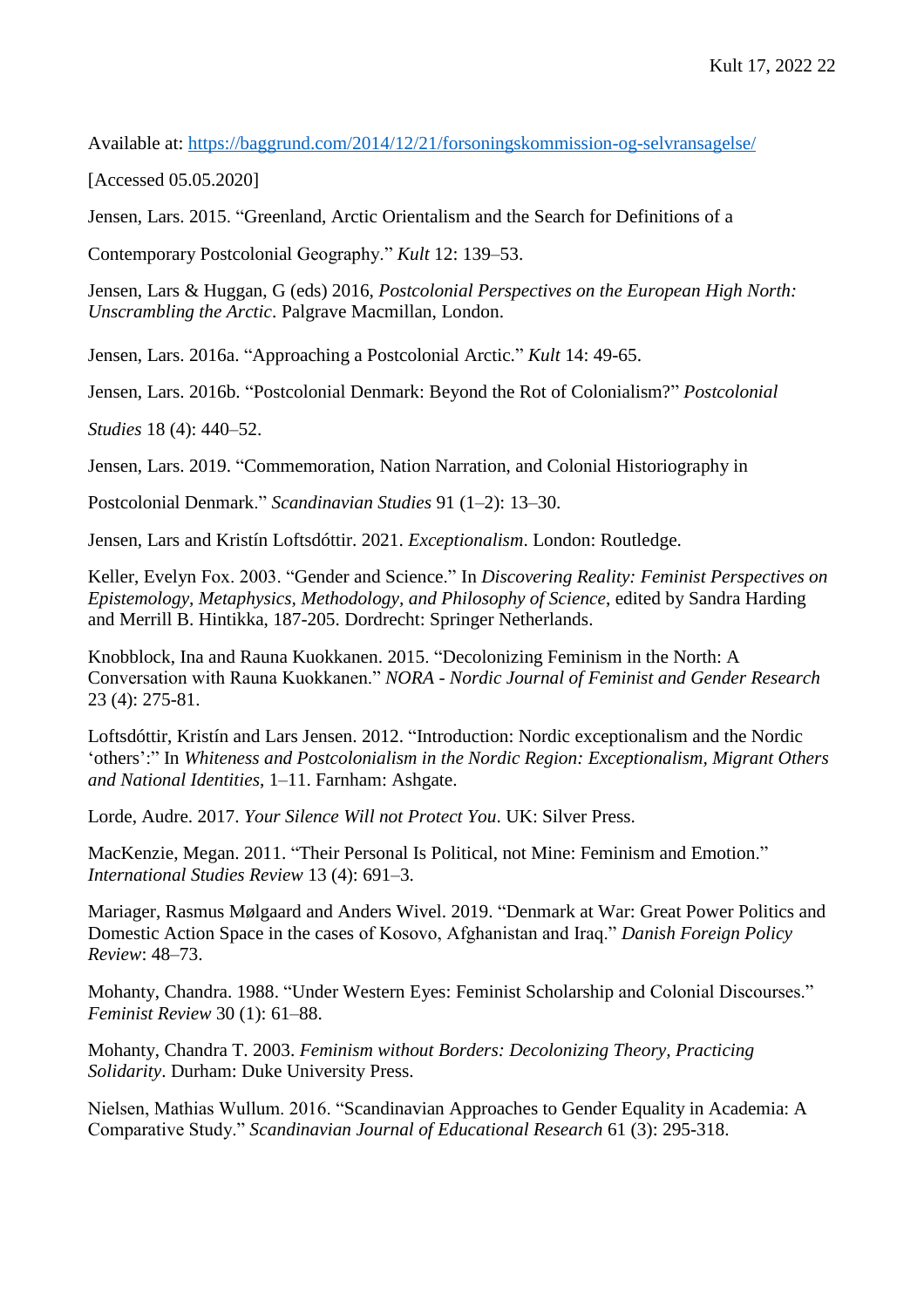Olufemi, Lola. 2020. *Feminism, Interrupted: Disrupting Power*. London: Pluto Press.

Orange, Richard and Pamela Duncan. 2019. "And the Least Feminist Nation in the World Is... Denmark?" *The Guardian*, May 10. [https://www.theguardian.com/lifeandstyle/2019/may/10/and](https://www.theguardian.com/lifeandstyle/2019/may/10/and-the-least-feminist-nation-in-the-world-is-denmark)[the-least-feminist-nation-in-the-world-is-denmark.](https://www.theguardian.com/lifeandstyle/2019/may/10/and-the-least-feminist-nation-in-the-world-is-denmark)

Parker, Brenda. 2017. "The Feminist Geographer as Killjoy: Excavating Gendered Urban Power Relations." *The Professional Geographer* 69 (2): 321–8.

Penttinen, Elina. 2013. *Joy and International Relations: A New Methodology*. London: Routledge.

Peterson, V. Spike. 1992. "Transgressing Boundaries: Theories of Knowledge, Gender and International Relations." *Millennium* 21 (2): 183–206.

Peterson, V. Spike. 2004. "Feminist Theories Within, Invisible To, and Beyond IR." *The Brown Journal of World Affairs* 10 (2): 35-46.

Petrussen, Josef Tarrak. 2016. "Tupilak."

Available at: [https://www.levendegronland.dk/media/tupilakjosef-tarrak-petrussen.pdf.](https://www.levendegronland.dk/media/tupilakjosef-tarrak-petrussen.pdf)

[Accessed 05.05.2020]

Petrussen, Josef Tarrak. 2019. "Qimiinnarl." (music video)

Available at:<https://www.youtube.com/watch?v=o5BB5cC5hGg> . [Accessed 05.05.2020]

Petrussen, Josef Tarrak. 2020. Interview. Conducted in Nuuk by dissertation author. September 10.

Sale, Richard and Eugene Potapov. 2010. *The Scramble for the Arctic: Ownership, Exploitation and Conflict in the Far North*. London: Frances Lincoln.

Selsing, Rune T. 2021. *Der er ingen uligestilling i Danmark, kun frie kvinders frie valg*, *Jyllands-Posten*. Available at: [https://jyllands-posten.dk/debat/blogs/runeselsing/ECE13284871/der-er](https://jyllands-posten.dk/debat/blogs/runeselsing/ECE13284871/der-er-ingen-uligestilling-i-danmark-kun-frie-kvinders-frie-valg/)[ingen-uligestilling-i-danmark-kun-frie-kvinders-frie-valg/.](https://jyllands-posten.dk/debat/blogs/runeselsing/ECE13284871/der-er-ingen-uligestilling-i-danmark-kun-frie-kvinders-frie-valg/)

Spivak, Gayatri C. 1988. "Can the Subaltern Speak?" *Die Philosophin* 14 (27): 42-58.

Stepan, Nancy Leys. 2002. "Race, Gender, Science and Citizenship." *Gender & History*, 10 (1): 26- 52.

Sylvester, Christine *et al.* 2011a. "Emotion and the Feminist IR Researcher." *International Studies Review* 13 (4): 687-708.

Sylvester, Christine, ed. 2011b. *Experiencing War*. London: Routledge.

Tickner, J.Ann. 1988. "Hans Morgenthau's Principles of Political Realism: A Feminist Reformulation." *Millennium* 17 (3): 429-40.

Tickner, J.Ann. 2001. *Gendering World Politics: Issues and Approaches in the Post-Cold War Era*. New York: Columbia University Press.

True, Jacqui. 1996. "Feminism." In *Theories of International Relations*, edited by Simon Burchill *et al*. London: Macmillan: 229–30.